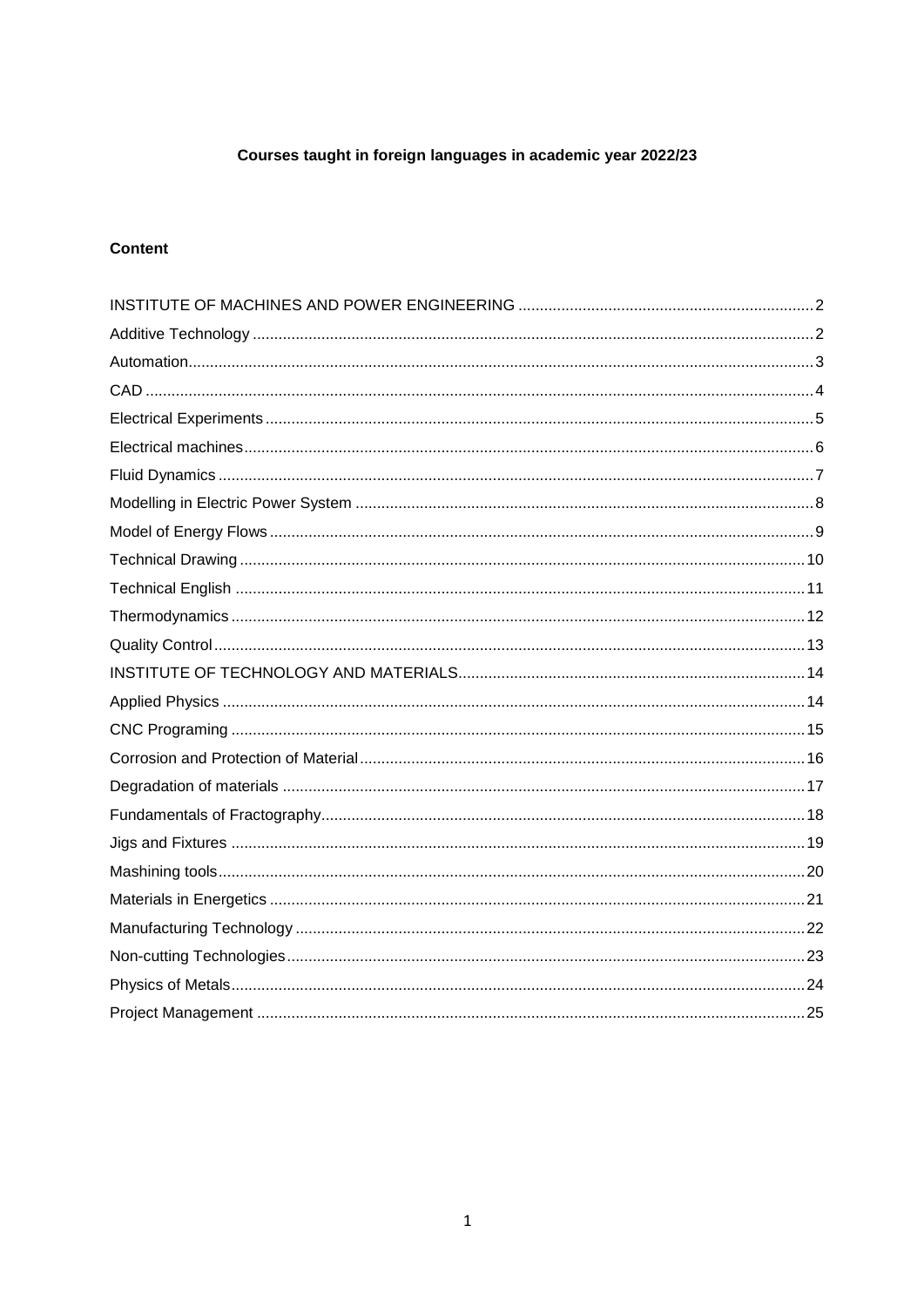## <span id="page-1-0"></span>**INSTITUTE OF MACHINES AND POWER ENGINEERING**

<span id="page-1-1"></span>

| <b>Faculty/Institute:</b> | <b>Faculty of Mechanical Engineering</b>                                  |
|---------------------------|---------------------------------------------------------------------------|
| <b>Course title:</b>      | <b>Additive Technology</b>                                                |
| Course code:              | <b>USE/P116</b>                                                           |
| ECTS:                     | 3                                                                         |
| Level of course:          | bachelor/master degree                                                    |
| Teacher:                  | Ing. František Klimenda, Ph.D.                                            |
| Term:                     | summer/winter                                                             |
| Language of               | English                                                                   |
| instruction:              |                                                                           |
| Lectures/exercises:       | 1/2                                                                       |
| <b>Completion:</b>        | exam                                                                      |
| Course goal:              | The aim of the course is to introduce students with the basic of Additive |
|                           | technology.                                                               |
| Abstract:                 | 1. History of additive technology                                         |
|                           | 2. 3D printing technology                                                 |
|                           | 3. Materials for 3D printing.                                             |
|                           | 4. 3D modeling.                                                           |
|                           | 5. Preprocessing of 3D models before printing                             |
|                           | 6. 3D printing of parts.                                                  |
|                           | 7. Post Processing after 3D printing                                      |
| Notice:                   | This course will be opened in agreement with the teacher.                 |
|                           | frantisek.klimenda@ujep.cz                                                |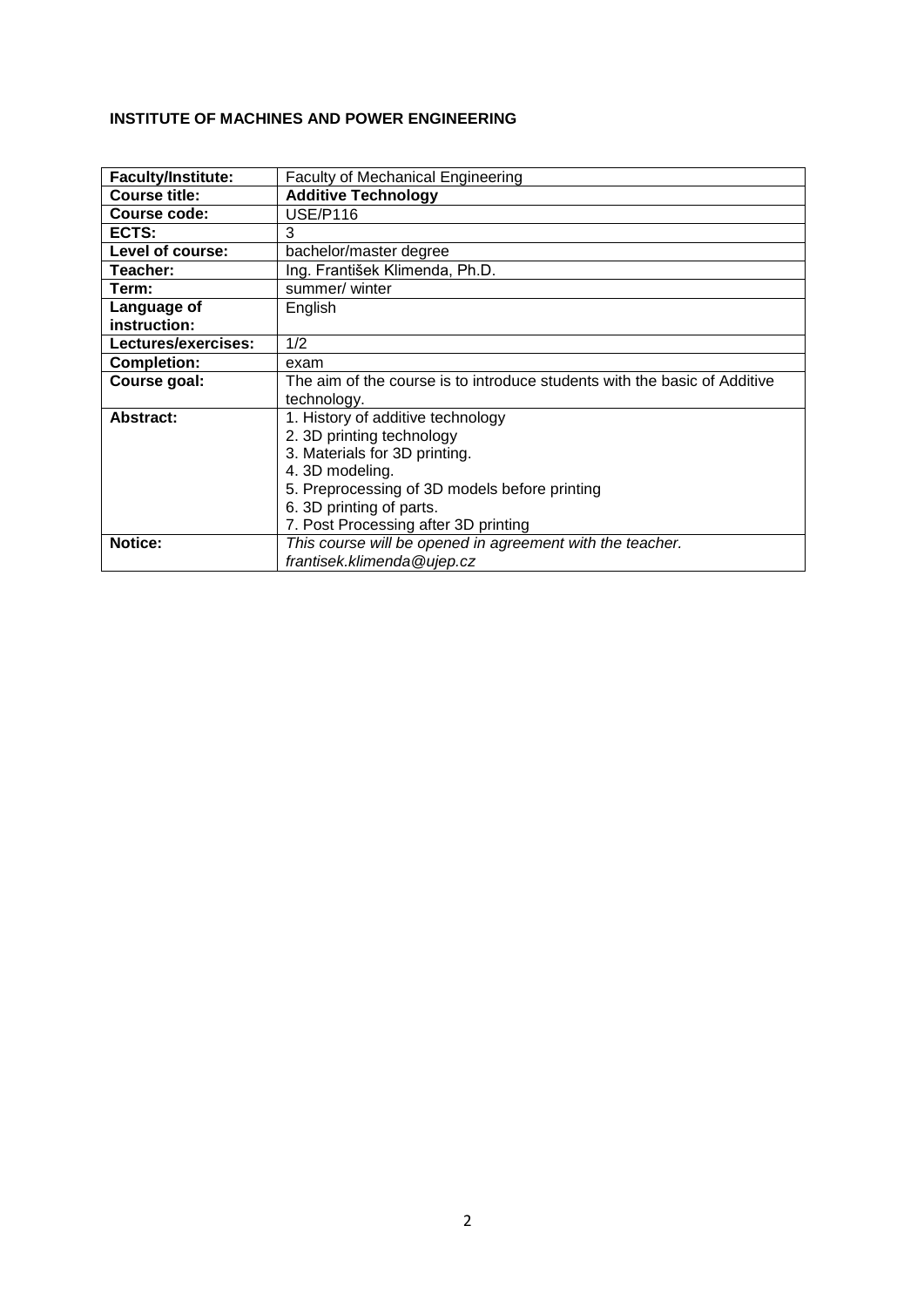<span id="page-2-0"></span>

| <b>Faculty/Institute:</b> | <b>Faculty of Mechanical Engineering</b>                                    |
|---------------------------|-----------------------------------------------------------------------------|
| <b>Course title:</b>      | <b>Automation</b>                                                           |
| Course code:              | <b>USE/P117</b>                                                             |
| ECTS:                     | 3                                                                           |
| Level of course:          | bachelor/master degree                                                      |
| Teacher:                  | Ing. Jan Sterba, Ph.D.                                                      |
| Term:                     | summer/ winter                                                              |
| Language of               | English                                                                     |
| instruction:              |                                                                             |
| Lectures/exercises:       | 1/2                                                                         |
| <b>Completion:</b>        | exam                                                                        |
| Course goal:              | The aim of the course is to introduce students with the basic principles of |
|                           | the automation, logic fuctions, PLC, HMI elements and robotics in real      |
|                           | tasks.                                                                      |
| <b>Abstract:</b>          | 1. Introduction to the automation                                           |
|                           | 2. Logic functions                                                          |
|                           | 3. Practical use of bimary logic.                                           |
|                           | 4. Logic circuits and functions.                                            |
|                           | 5. Control systems in industrial automation, PLC and HMI elements           |
|                           | 6. Programming languages for PLC.                                           |
|                           | 7. Algorithmization and basic programming for PLC and HMI                   |
|                           | 8. Variable types and data types in PLC programming.                        |
|                           | 9. Visualization and HMI interface in control systems.                      |
|                           | 10. Using robots in real tasks, communication Robot - Control system.       |
| Notice:                   | This course will be opened in agreement with the teacher.                   |
|                           | jan.sterba@ujep.cz                                                          |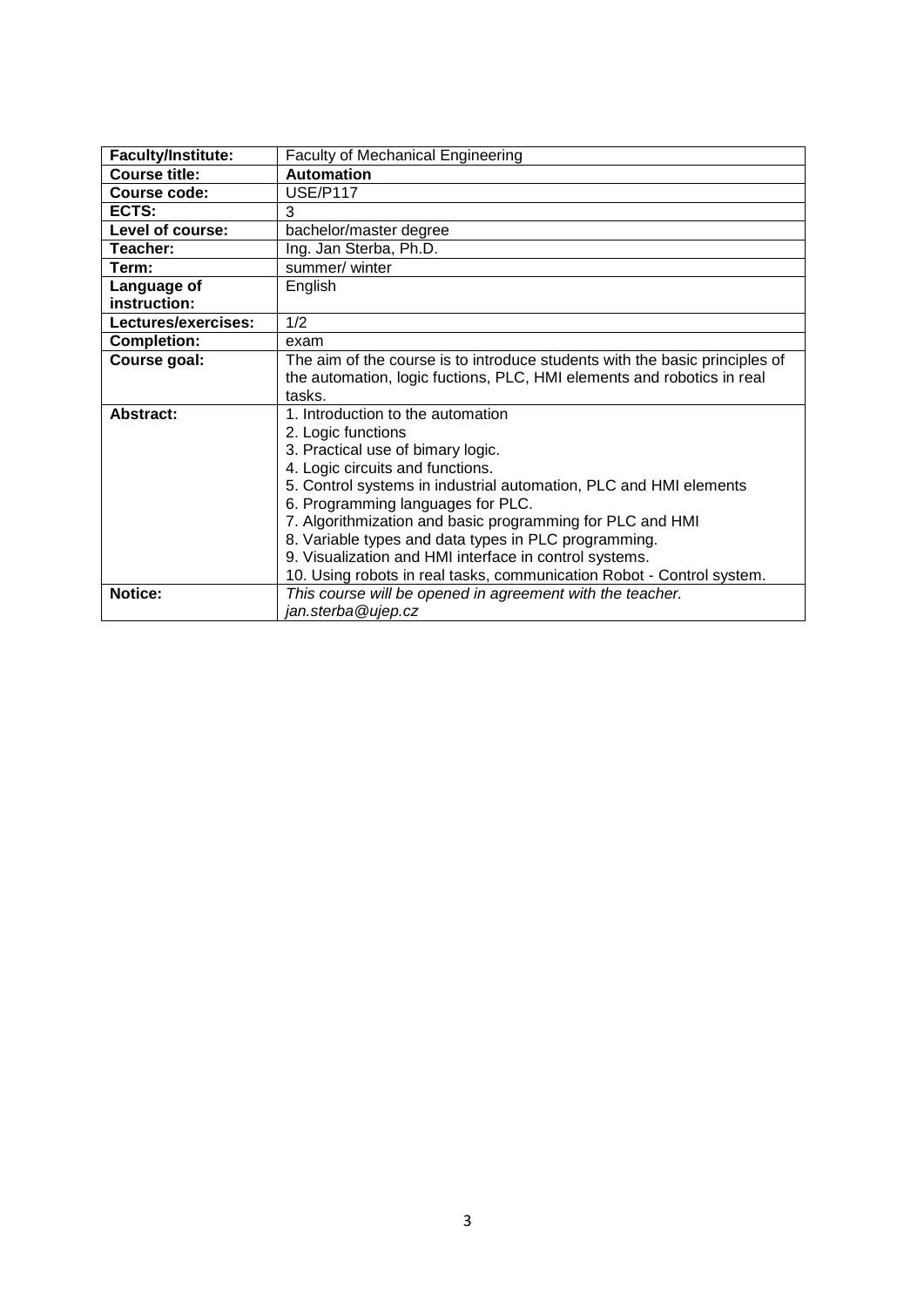<span id="page-3-0"></span>

| Faculty/Institute:  | <b>Faculty of Mechanical Engineering</b>                                                                                                                                                                                                                                                                                                                                                                                                                                                                                                                                                                                                                                                                                                                                                                                                                                                                                                                                                                                                                                                                                                                                                                           |
|---------------------|--------------------------------------------------------------------------------------------------------------------------------------------------------------------------------------------------------------------------------------------------------------------------------------------------------------------------------------------------------------------------------------------------------------------------------------------------------------------------------------------------------------------------------------------------------------------------------------------------------------------------------------------------------------------------------------------------------------------------------------------------------------------------------------------------------------------------------------------------------------------------------------------------------------------------------------------------------------------------------------------------------------------------------------------------------------------------------------------------------------------------------------------------------------------------------------------------------------------|
| Course title:       | <b>CAD</b>                                                                                                                                                                                                                                                                                                                                                                                                                                                                                                                                                                                                                                                                                                                                                                                                                                                                                                                                                                                                                                                                                                                                                                                                         |
| Course code:        | <b>USE/P080</b>                                                                                                                                                                                                                                                                                                                                                                                                                                                                                                                                                                                                                                                                                                                                                                                                                                                                                                                                                                                                                                                                                                                                                                                                    |
| ECTS:               | 3                                                                                                                                                                                                                                                                                                                                                                                                                                                                                                                                                                                                                                                                                                                                                                                                                                                                                                                                                                                                                                                                                                                                                                                                                  |
| Level of course:    | bachelor/master degree                                                                                                                                                                                                                                                                                                                                                                                                                                                                                                                                                                                                                                                                                                                                                                                                                                                                                                                                                                                                                                                                                                                                                                                             |
| Teacher:            | Martin Svoboda, Ing., Ph.D.                                                                                                                                                                                                                                                                                                                                                                                                                                                                                                                                                                                                                                                                                                                                                                                                                                                                                                                                                                                                                                                                                                                                                                                        |
| Term:               | summer, winter                                                                                                                                                                                                                                                                                                                                                                                                                                                                                                                                                                                                                                                                                                                                                                                                                                                                                                                                                                                                                                                                                                                                                                                                     |
| Language of         | English                                                                                                                                                                                                                                                                                                                                                                                                                                                                                                                                                                                                                                                                                                                                                                                                                                                                                                                                                                                                                                                                                                                                                                                                            |
| instruction:        |                                                                                                                                                                                                                                                                                                                                                                                                                                                                                                                                                                                                                                                                                                                                                                                                                                                                                                                                                                                                                                                                                                                                                                                                                    |
| Lectures/exercises: | 2/0 per week                                                                                                                                                                                                                                                                                                                                                                                                                                                                                                                                                                                                                                                                                                                                                                                                                                                                                                                                                                                                                                                                                                                                                                                                       |
| Completion:         | exam                                                                                                                                                                                                                                                                                                                                                                                                                                                                                                                                                                                                                                                                                                                                                                                                                                                                                                                                                                                                                                                                                                                                                                                                               |
| Course goal:        | The aim of the course is to introduce CAD systems in the branch of<br>mechanical engineering, to explain the principles of engineering projection<br>and drawing, to learn the creation of 2D engineering drawing in AutoCAD<br>system and to outline the creation of 3D drawing and solid modelling in<br>Autodesk Inventor system.                                                                                                                                                                                                                                                                                                                                                                                                                                                                                                                                                                                                                                                                                                                                                                                                                                                                               |
| Abstract:           | Introduction, requirements. Basic terms. CAD systems - benefits,<br>classification, utilization.<br>2. AutoCAD - yesterday and today, HW, SW, formats, environment,<br>drawing window, procedure of drawing creation, handling, motion in a<br>drawing.<br>3. AutoCAD - command selection, command line, short-cut menu, model<br>and paper space, status bar, switches.<br>4. AutoCAD - object selection, coordinate systems, layers a object<br>attributes, object snap, zoom and pan functions.<br>5. AutoCAD - basic functions - line, circle, trim/extend, offset.<br>6. AutoCAD - basic functions - delete, mirror, rotate.<br>7. AutoCAD - advanced functions - rectangle, polygon, spline, arc, ellipse,<br>polyline.<br>8. AutoCAD - advanced functions - copy, move, array, scale, break.<br>9. AutoCAD - advanced functions - chamfer, trim, hatch, explode, inquiry.<br>10. AutoCAD - text style settings, writing of single line text and multiline<br>text.<br>11. AutoCAD - dimension style settings, fundamentals of dimensioning.<br>12. AutoCAD - operations with blocks - creation, insertion, export.<br>13. AutoCAD - printing, data export, other frequently used and effective<br>functions |
| Notice:             | This course will be opened in agreement with the teacher.<br>martin.svoboda@ujep.cz                                                                                                                                                                                                                                                                                                                                                                                                                                                                                                                                                                                                                                                                                                                                                                                                                                                                                                                                                                                                                                                                                                                                |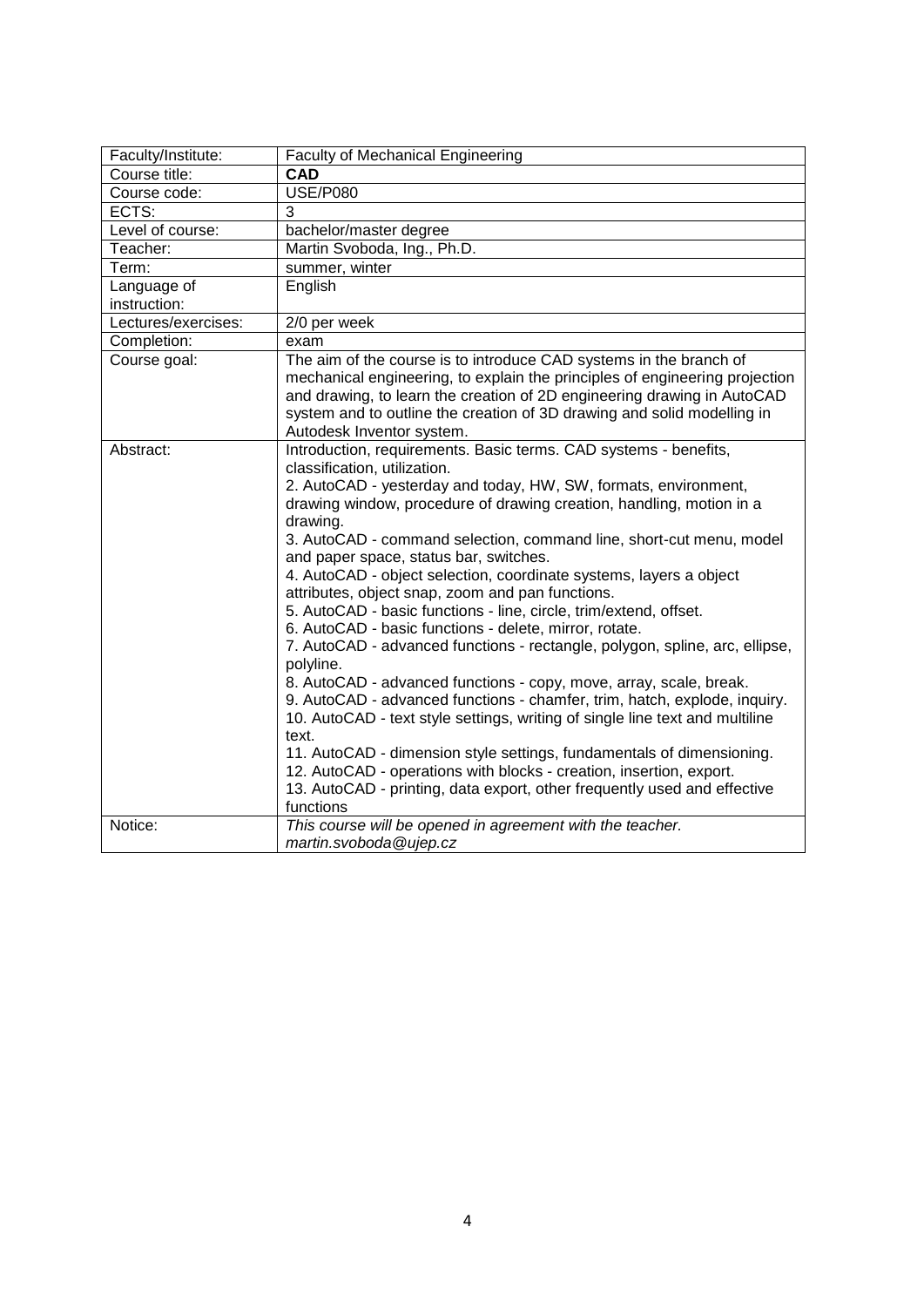<span id="page-4-0"></span>

| Faculty/Institute:          | <b>Faculty of Mechanical Engineering</b>                                   |
|-----------------------------|----------------------------------------------------------------------------|
| Course title:               | <b>Electrical Experiments</b>                                              |
| Course code:                | <b>USE / P105</b>                                                          |
| ECTS:                       | 3                                                                          |
| Level of course:            | bachelor/master degree                                                     |
| Teacher:                    | Vladislav Síťař, Ing., Bc.                                                 |
| Term:                       | summer, winter                                                             |
| Language of<br>instruction: | English                                                                    |
| Lectures/exercises:         | 0/3 per week                                                               |
| Completion:                 | credit                                                                     |
| Course goal:                | The aim of course is familiarization of students with the basic electrical |
|                             | variables measurement. Students are acquainted with the electric           |
|                             | measurement apparatuses and their application within laboratory            |
|                             | experiments in the field of electrical circuit theory.                     |
| Abstract:                   | 1. Laboratory safety rules                                                 |
|                             | 2. Apparatuses and elements for electric variables measurements            |
|                             | 3. DC voltage and current measurement                                      |
|                             | 4. AC voltage and current measurement                                      |
|                             | 5. Voltage and current measurement in non-harmonic circuits                |
|                             | 6. Measurement the frequency dependence of measuring instruments           |
|                             | 7. Analysis of ideal passive elements behaviour                            |
|                             | 8. Quantity measurement of ideal passive elements                          |
|                             | 9. Verification the voltage and current divider rules                      |
|                             | 10. Verification the Kirchhoff's laws                                      |
|                             | 11. Measurement the V/I characteristics of diodes                          |
|                             | 12. Power measurement in AC circuits                                       |
| Notice:                     | This course will be opened in agreement with the teacher.                  |
|                             | vladislav.sitar@ujep.cz                                                    |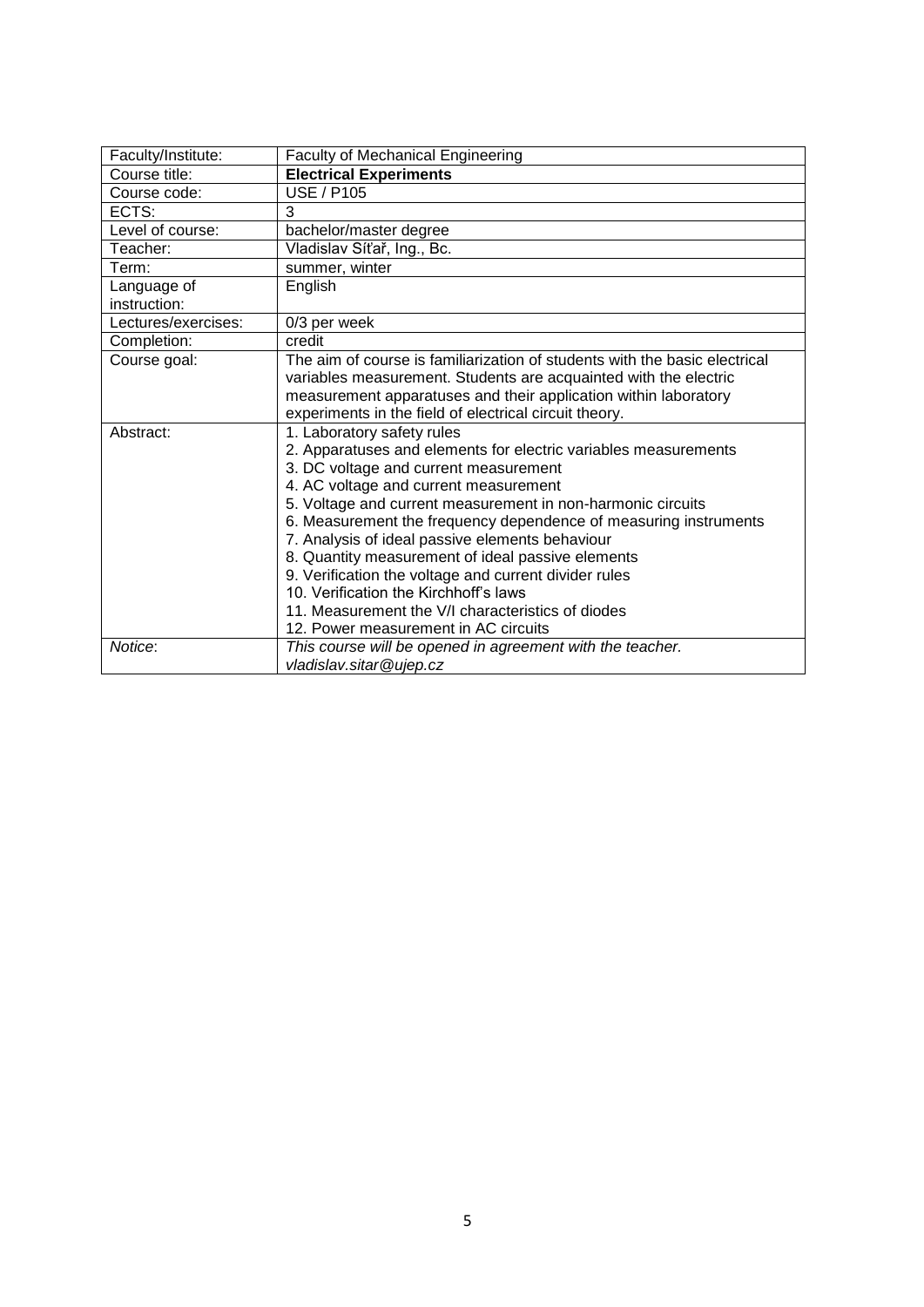<span id="page-5-0"></span>

| Faculty/Institute:          | <b>Faculty of Mechanical Engineering</b>                                                                                                                                                                                                                                                                                                                                                                                                                                                                                                                                                                                                                                                                                                                                                                                                                                                  |
|-----------------------------|-------------------------------------------------------------------------------------------------------------------------------------------------------------------------------------------------------------------------------------------------------------------------------------------------------------------------------------------------------------------------------------------------------------------------------------------------------------------------------------------------------------------------------------------------------------------------------------------------------------------------------------------------------------------------------------------------------------------------------------------------------------------------------------------------------------------------------------------------------------------------------------------|
| Course title:               | <b>Electrical machines</b>                                                                                                                                                                                                                                                                                                                                                                                                                                                                                                                                                                                                                                                                                                                                                                                                                                                                |
| Course code:                | <b>USE /P124</b>                                                                                                                                                                                                                                                                                                                                                                                                                                                                                                                                                                                                                                                                                                                                                                                                                                                                          |
| ECTS:                       | 5                                                                                                                                                                                                                                                                                                                                                                                                                                                                                                                                                                                                                                                                                                                                                                                                                                                                                         |
| Level of course:            | bachelor/master degree                                                                                                                                                                                                                                                                                                                                                                                                                                                                                                                                                                                                                                                                                                                                                                                                                                                                    |
| Teacher:                    | Pavel Kobrle, Ing., Ph.D.                                                                                                                                                                                                                                                                                                                                                                                                                                                                                                                                                                                                                                                                                                                                                                                                                                                                 |
| Term:                       | winter                                                                                                                                                                                                                                                                                                                                                                                                                                                                                                                                                                                                                                                                                                                                                                                                                                                                                    |
| Language of<br>instruction: | English                                                                                                                                                                                                                                                                                                                                                                                                                                                                                                                                                                                                                                                                                                                                                                                                                                                                                   |
| Lectures/exercises:         | 2/2 per week                                                                                                                                                                                                                                                                                                                                                                                                                                                                                                                                                                                                                                                                                                                                                                                                                                                                              |
| Completion:                 | exam (written and oral)                                                                                                                                                                                                                                                                                                                                                                                                                                                                                                                                                                                                                                                                                                                                                                                                                                                                   |
| Course goal:                | The goal of the course is to familiarize the students with the constructions,<br>principles and applications of DC and AC machines that are commonly                                                                                                                                                                                                                                                                                                                                                                                                                                                                                                                                                                                                                                                                                                                                      |
|                             | used in practice.                                                                                                                                                                                                                                                                                                                                                                                                                                                                                                                                                                                                                                                                                                                                                                                                                                                                         |
| Abstract:                   | 1. Basic terminology and effects in electrical machines, sorting of<br>electrical machines.<br>2. Transformers - construction, principle, types, applications.<br>3. Operational modes of transformers.<br>4. Transformers in electrical grid.<br>5. Induction machines - construction, principle, types, applications.<br>6. Operational modes of induction machines. The torque.<br>7. Operational characteristic of induction machines.<br>8. Synchronous machines - construction, principle, types, applications.<br>9. Operational modes of synchronous machines.<br>10. Operation of synchronous generators in electrical grid, synchronous<br>motors.<br>11.DC machines - construction, principle, types, applications.<br>12. Operational modes of DC machines, commutation.<br>13. Operational characteristic of DC machines.<br>14.AC commutator motors, special electromotors. |
| Notice:                     | The course will be opened in agreement with the teacher.<br>pavel.kobrle1@ujep.cz<br>The prerequisites for the enrolment are knowledge of physics and<br>fundamentals of electrical engineering.                                                                                                                                                                                                                                                                                                                                                                                                                                                                                                                                                                                                                                                                                          |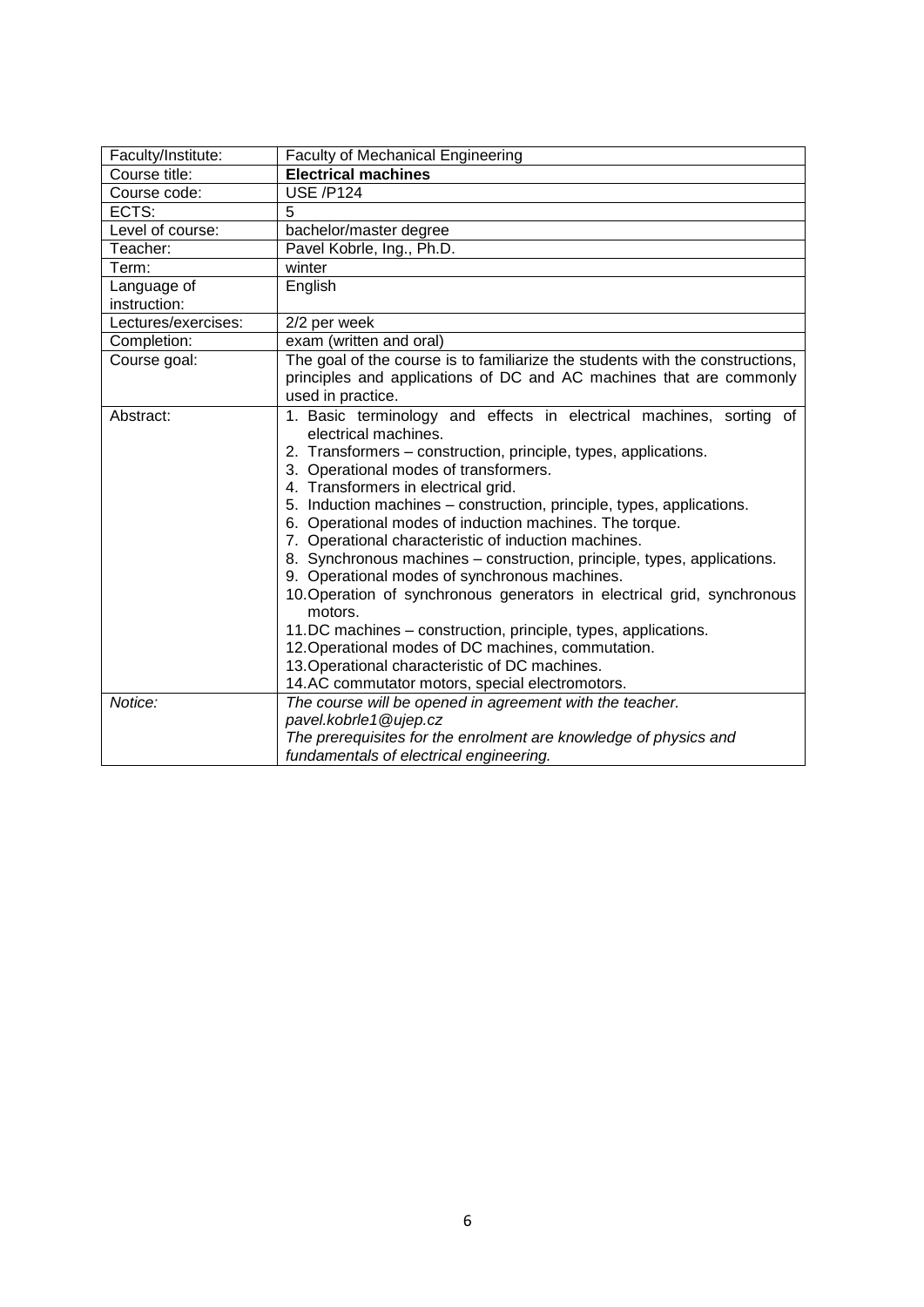<span id="page-6-0"></span>

| Faculty/Institute:  | <b>Faculty of Mechanical Engineering</b>                                                                                                                                                                                                                                                                                                                                                                                                                                                                                                                                                                                                                                                                                                                                                                                                                                                                   |
|---------------------|------------------------------------------------------------------------------------------------------------------------------------------------------------------------------------------------------------------------------------------------------------------------------------------------------------------------------------------------------------------------------------------------------------------------------------------------------------------------------------------------------------------------------------------------------------------------------------------------------------------------------------------------------------------------------------------------------------------------------------------------------------------------------------------------------------------------------------------------------------------------------------------------------------|
| Course title:       | <b>Fluid Dynamics</b>                                                                                                                                                                                                                                                                                                                                                                                                                                                                                                                                                                                                                                                                                                                                                                                                                                                                                      |
| Course code:        | <b>USE/P118</b>                                                                                                                                                                                                                                                                                                                                                                                                                                                                                                                                                                                                                                                                                                                                                                                                                                                                                            |
| ECTS:               | 5                                                                                                                                                                                                                                                                                                                                                                                                                                                                                                                                                                                                                                                                                                                                                                                                                                                                                                          |
| Level of course:    | bachelor degree                                                                                                                                                                                                                                                                                                                                                                                                                                                                                                                                                                                                                                                                                                                                                                                                                                                                                            |
| Teacher:            | Doc. Ing. Ludmila Nováková, Ph.D.                                                                                                                                                                                                                                                                                                                                                                                                                                                                                                                                                                                                                                                                                                                                                                                                                                                                          |
| Term:               | summer/winter                                                                                                                                                                                                                                                                                                                                                                                                                                                                                                                                                                                                                                                                                                                                                                                                                                                                                              |
| Language of         | English                                                                                                                                                                                                                                                                                                                                                                                                                                                                                                                                                                                                                                                                                                                                                                                                                                                                                                    |
| instruction:        |                                                                                                                                                                                                                                                                                                                                                                                                                                                                                                                                                                                                                                                                                                                                                                                                                                                                                                            |
| Lectures/exercises: | 2/2                                                                                                                                                                                                                                                                                                                                                                                                                                                                                                                                                                                                                                                                                                                                                                                                                                                                                                        |
| Completion:         | exam                                                                                                                                                                                                                                                                                                                                                                                                                                                                                                                                                                                                                                                                                                                                                                                                                                                                                                       |
| Course goal:        | Students will solve problems of hydrostatic, ideal and real fluid flow in pipes<br>and basic problems of potential flow and two-dimensional flow using Navier-<br>Stokes equations.                                                                                                                                                                                                                                                                                                                                                                                                                                                                                                                                                                                                                                                                                                                        |
| Abstract:           | Introduction, basic properties, quantities and units,<br>1.<br>Fluid statics, pressure variation, Euler equation.<br>2.<br>Forces on submerged surfaces, buoyancy. Metacentre.<br>3.<br>Ideal fluid in motion: basic laws - continuity equation. Bernoulli<br>4.<br>equation, linear momentum equation, discharges from vessels, one-<br>dimensional pipe flow.<br>Frictional and local losses. Darcy-Weisbach equation. Empirical<br>5.<br>formulas.<br>6. Unsteady one-dimensional flow. U-tube, piston pump, water hammer.<br>Relative flows - basic concepts in turbo machinery.<br>7.<br>Force action on fluid jet. Pelton turbine - optimal rotational speed.<br>8.<br>Laminar flows. Couette flow. Hagen-Poiseuille flow. Turbulent flows.<br>9.<br>Reynolds shear stress. The logarithmic law.<br>10. Flow past bodies, boundary layer, drag and lift, wing theory.<br>11. Navier-Stokes equation. |
| Notice:             | This course will be opened in agreement with the teacher.<br>ludmila.novakova@ujep.cz                                                                                                                                                                                                                                                                                                                                                                                                                                                                                                                                                                                                                                                                                                                                                                                                                      |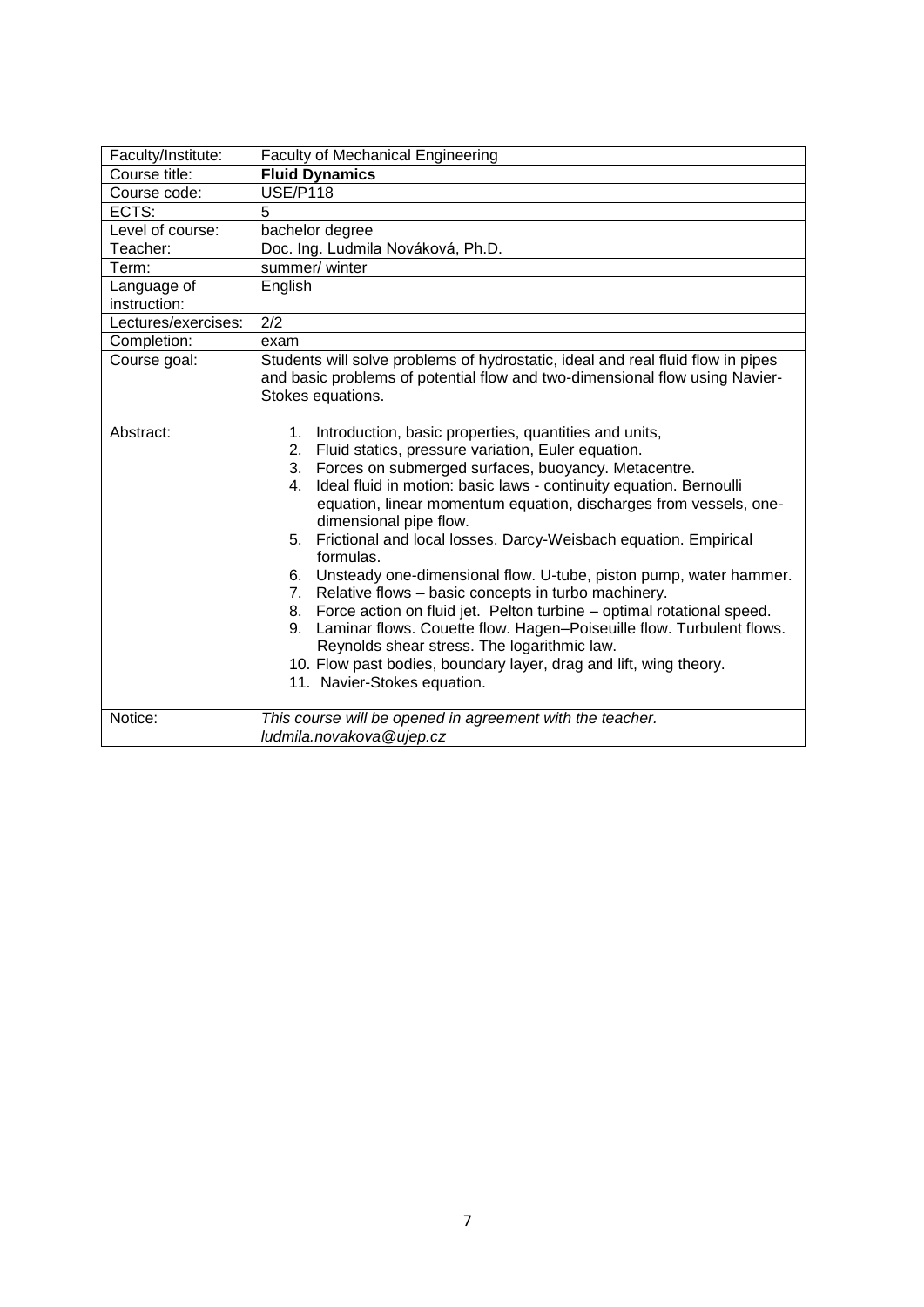<span id="page-7-0"></span>

| Faculty/Institute:  | <b>Faculty of Mechanical Engineering</b>                                   |
|---------------------|----------------------------------------------------------------------------|
| Course title:       | <b>Modelling in Electric Power System</b>                                  |
| Course code:        | <b>USE /P125</b>                                                           |
| ECTS:               | 4                                                                          |
| Level of course:    | master degree                                                              |
| Teacher:            | Vladislav Síťař, Ing., Bc., Ph.D.                                          |
| Term:               | summer, winter                                                             |
| Language of         | English                                                                    |
| instruction:        |                                                                            |
| Lectures/exercises: | 0/4 per week                                                               |
| Completion:         | exam                                                                       |
| Course goal:        | The aim of course is to acquaint the students with the basic modelling in  |
|                     | electrical power system in chosen simulation tool. Students will model the |
|                     | selected devices and machines used in electrical transmission and          |
|                     | distribution grids for the purpose of steady-states analysis.              |
| Abstract:           | 1. Introduction to the modelling basics                                    |
|                     | 2. Modelling of electrical quantities indicators                           |
|                     | 3. Modelling of one-phases loads                                           |
|                     | 4. Modelling of three-phases loads                                         |
|                     | 5. Modelling of overhead lines                                             |
|                     | 6. Modelling of cable lines                                                |
|                     | 7. Modelling of two-winding and three-winding one-phases transformers      |
|                     | 8. Modelling of three-phases transformers                                  |
|                     | 9. Modelling of capacitor banks and reactors                               |
|                     | 10. Modelling of HVDC transmission                                         |
|                     | 11. Load Flow Analysis                                                     |
| Notice:             | This course will be opened in agreement with the teacher.                  |
|                     | vladislav.sitar@ujep.cz                                                    |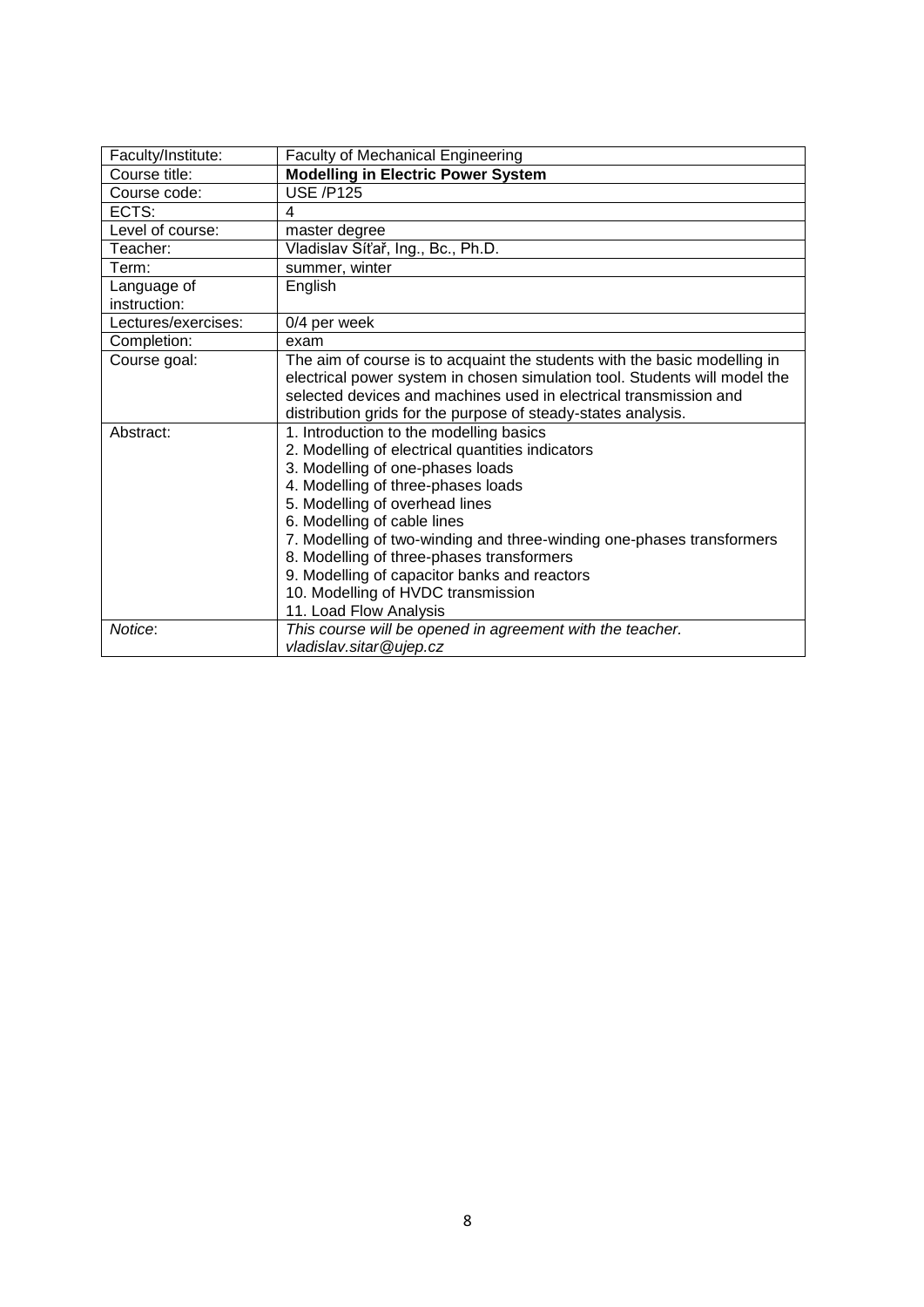<span id="page-8-0"></span>

| Faculty/Institute:  | <b>Faculty of Mechanical Engineering</b>                                    |
|---------------------|-----------------------------------------------------------------------------|
| Course title:       | <b>Model of Energy Flows</b>                                                |
| Course code:        | <b>USE/P104</b>                                                             |
| ECTS:               | 4                                                                           |
| Level of course:    | bachelor/master degree                                                      |
| Teacher:            | Martin Kantor, Ing., Ph.D.                                                  |
| Term:               | summer, winter                                                              |
| Language of         | English                                                                     |
| instruction:        |                                                                             |
| Lectures/exercises: | 0/4 per week                                                                |
| Completion:         | Pre-exam credit                                                             |
| Course goal:        | The aim of the course is to introduce students with the basic principles of |
|                     | the finite element method and Computational fluid dynamics method and       |
|                     | its practical application to various problems in industry. Course is        |
|                     | orientated on software systems ANSYS.                                       |
| Abstract:           | 1) Introduction to ANSYS, creating and editing geometry;                    |
|                     | 2) Pre-processing and defining boundary conditions;                         |
|                     | 3) Evaluation and processing of the result Solutions;                       |
|                     | 4) stress - strain analysis;                                                |
|                     | 5) Heat Transfer analysis;                                                  |
|                     | 6) Fluid flow analysis.                                                     |
| Notice:             | This course will be opened in agreement with the teacher.                   |
|                     | martin.kantor@ujep.cz                                                       |
|                     |                                                                             |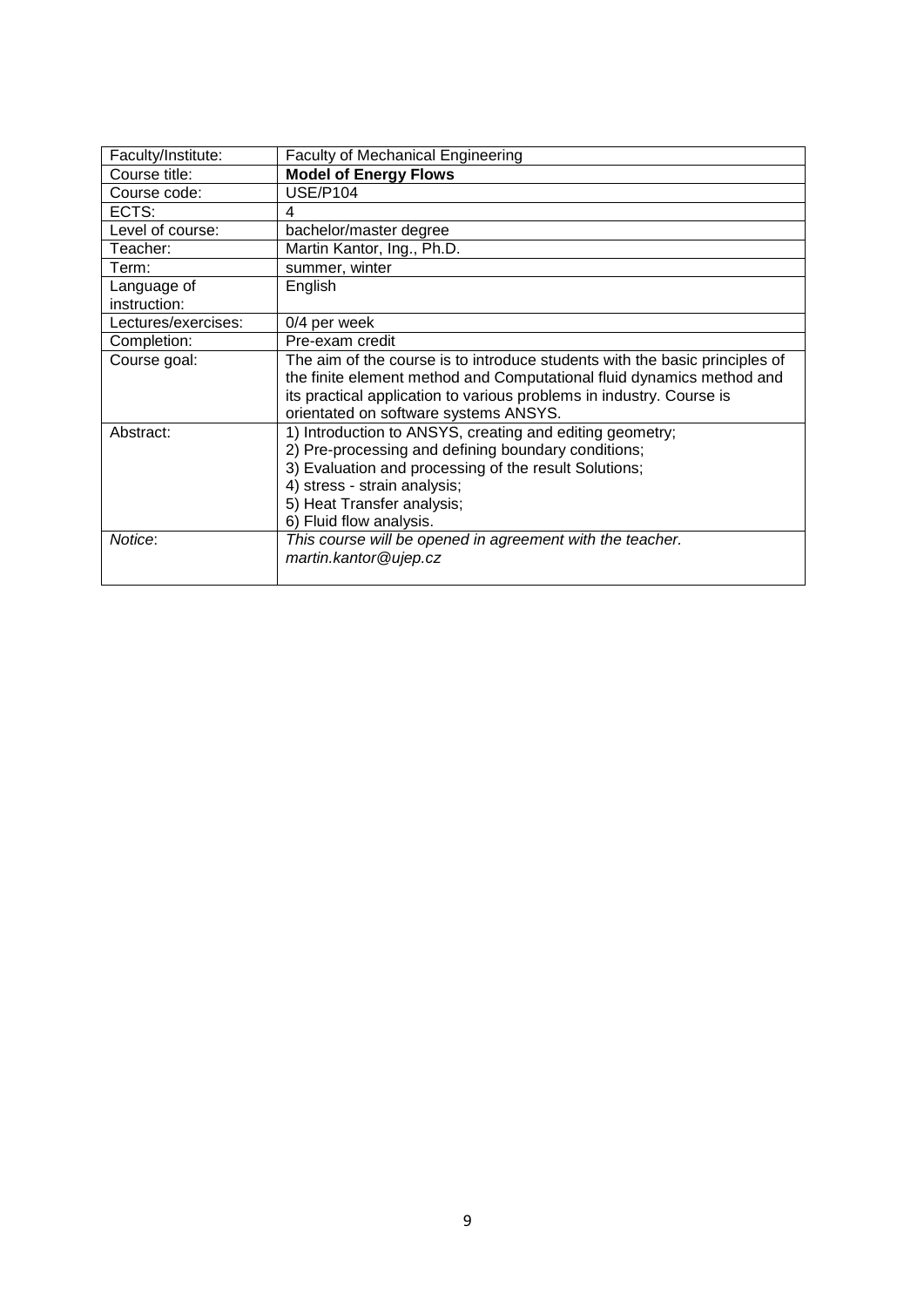<span id="page-9-0"></span>

| Faculty/Institute:  | <b>Faculty of Mechanical Engineering</b>                                                                                                                                                                                                                                                                                                                                                                                                                                                                                                                                                                                                                                                                                                                                                                                                                                                                                                                                                                                                                                                                                                                                                                                                                                                                                                                                                                                          |
|---------------------|-----------------------------------------------------------------------------------------------------------------------------------------------------------------------------------------------------------------------------------------------------------------------------------------------------------------------------------------------------------------------------------------------------------------------------------------------------------------------------------------------------------------------------------------------------------------------------------------------------------------------------------------------------------------------------------------------------------------------------------------------------------------------------------------------------------------------------------------------------------------------------------------------------------------------------------------------------------------------------------------------------------------------------------------------------------------------------------------------------------------------------------------------------------------------------------------------------------------------------------------------------------------------------------------------------------------------------------------------------------------------------------------------------------------------------------|
| Course title:       | <b>Technical Drawing</b>                                                                                                                                                                                                                                                                                                                                                                                                                                                                                                                                                                                                                                                                                                                                                                                                                                                                                                                                                                                                                                                                                                                                                                                                                                                                                                                                                                                                          |
| Course code:        | <b>USE/P113</b>                                                                                                                                                                                                                                                                                                                                                                                                                                                                                                                                                                                                                                                                                                                                                                                                                                                                                                                                                                                                                                                                                                                                                                                                                                                                                                                                                                                                                   |
| ECTS:               | 3                                                                                                                                                                                                                                                                                                                                                                                                                                                                                                                                                                                                                                                                                                                                                                                                                                                                                                                                                                                                                                                                                                                                                                                                                                                                                                                                                                                                                                 |
| Level of course:    | bachelor                                                                                                                                                                                                                                                                                                                                                                                                                                                                                                                                                                                                                                                                                                                                                                                                                                                                                                                                                                                                                                                                                                                                                                                                                                                                                                                                                                                                                          |
| Teacher:            | Ing. Martin Svoboda, Ph.D.                                                                                                                                                                                                                                                                                                                                                                                                                                                                                                                                                                                                                                                                                                                                                                                                                                                                                                                                                                                                                                                                                                                                                                                                                                                                                                                                                                                                        |
| Term:               | summer, winter                                                                                                                                                                                                                                                                                                                                                                                                                                                                                                                                                                                                                                                                                                                                                                                                                                                                                                                                                                                                                                                                                                                                                                                                                                                                                                                                                                                                                    |
| Language of         | English                                                                                                                                                                                                                                                                                                                                                                                                                                                                                                                                                                                                                                                                                                                                                                                                                                                                                                                                                                                                                                                                                                                                                                                                                                                                                                                                                                                                                           |
| instruction:        |                                                                                                                                                                                                                                                                                                                                                                                                                                                                                                                                                                                                                                                                                                                                                                                                                                                                                                                                                                                                                                                                                                                                                                                                                                                                                                                                                                                                                                   |
| Lectures/exercises: | 1/2 per week                                                                                                                                                                                                                                                                                                                                                                                                                                                                                                                                                                                                                                                                                                                                                                                                                                                                                                                                                                                                                                                                                                                                                                                                                                                                                                                                                                                                                      |
| Completion:         | exam                                                                                                                                                                                                                                                                                                                                                                                                                                                                                                                                                                                                                                                                                                                                                                                                                                                                                                                                                                                                                                                                                                                                                                                                                                                                                                                                                                                                                              |
| Course goal:        | The subject is an introduction to the creation and reading of the technical<br>documentation, which is the main basis for the realization of the products.<br>Students develop spatial imagination and acquire skills in manual drawing<br>and dimensioning of basic geometric formations and structural<br>components and assembly of components.<br>The aim is to prepare students for the following subjects of structural and                                                                                                                                                                                                                                                                                                                                                                                                                                                                                                                                                                                                                                                                                                                                                                                                                                                                                                                                                                                                 |
|                     | technological character.                                                                                                                                                                                                                                                                                                                                                                                                                                                                                                                                                                                                                                                                                                                                                                                                                                                                                                                                                                                                                                                                                                                                                                                                                                                                                                                                                                                                          |
| Abstract:           | 1. Introduction, requirements, drawing aids. Technical standardization<br>and documentation.<br>2. Basic imaging methods - overview, rectangular and axonometric<br>projection.<br>3. Technical drawings - lines, drawing formats, drawing drawings,<br>scales, description field, technical font.<br>4. Basic rules for rendering machine parts - views, cuts, cross sections.<br>Basic rules for displaying machine parts - showing basic geometric<br>5.<br>elements of components.<br>6. Dimensioning - rules, execution, dimensions, dimensions of<br>geometric and structural elements.<br>7. Tolerance and dimensional accuracy - tolerance writing, unattended<br>dimensions.<br>8. Tolerance and dimensional accuracy - fitting system, storage, storage<br>order.<br>9. Geometric accuracy - bases, types of geometric tolerances, meaning.<br>10. Surface roughness - meaning, current state of prescribing, location of<br>marks.<br>11. Displays and dimensioning of machine parts and elements - threads,<br>bolts and screw connections, springs, gears and gears.<br>12. Displays and dimensioning of machine parts and elements -<br>grooving, bearings, sealing rings, centering pits, recesses, glued and<br>solder joints, welds and welds, castings and forgings, heat treatment.<br>13. Drawing drawings - general principles, positioning, item lists (BOM),<br>semi-finished products and their labeling. |
| Notice:             | The course will be opened with the attendence of 5 students min.                                                                                                                                                                                                                                                                                                                                                                                                                                                                                                                                                                                                                                                                                                                                                                                                                                                                                                                                                                                                                                                                                                                                                                                                                                                                                                                                                                  |
|                     |                                                                                                                                                                                                                                                                                                                                                                                                                                                                                                                                                                                                                                                                                                                                                                                                                                                                                                                                                                                                                                                                                                                                                                                                                                                                                                                                                                                                                                   |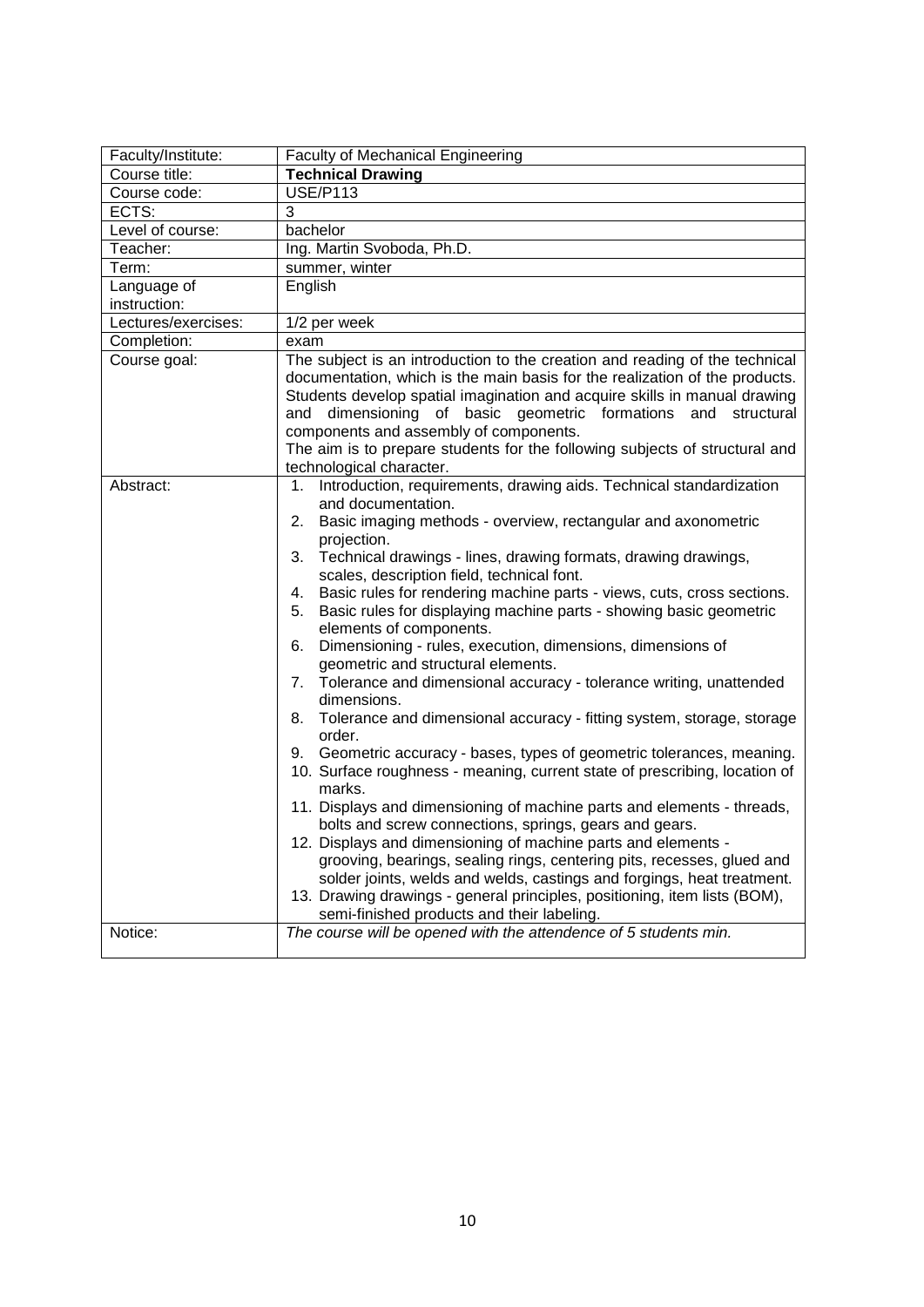<span id="page-10-0"></span>

| Faculty/Institute:          | <b>Faculty of Mechanical Engineering</b>                                                                                                                                                                                                                                                                                                                                                                                                                                                                                                                                                                                          |
|-----------------------------|-----------------------------------------------------------------------------------------------------------------------------------------------------------------------------------------------------------------------------------------------------------------------------------------------------------------------------------------------------------------------------------------------------------------------------------------------------------------------------------------------------------------------------------------------------------------------------------------------------------------------------------|
| Course title:               | <b>Technical English</b>                                                                                                                                                                                                                                                                                                                                                                                                                                                                                                                                                                                                          |
| Course code:                | UTM/P098                                                                                                                                                                                                                                                                                                                                                                                                                                                                                                                                                                                                                          |
| ECTS:                       | 3                                                                                                                                                                                                                                                                                                                                                                                                                                                                                                                                                                                                                                 |
| Level of course:            | bachelor/master degree                                                                                                                                                                                                                                                                                                                                                                                                                                                                                                                                                                                                            |
| Teacher:                    | Pavla Čechalová                                                                                                                                                                                                                                                                                                                                                                                                                                                                                                                                                                                                                   |
| Term:                       | summer, winter                                                                                                                                                                                                                                                                                                                                                                                                                                                                                                                                                                                                                    |
| Language of<br>instruction: | English                                                                                                                                                                                                                                                                                                                                                                                                                                                                                                                                                                                                                           |
| Lectures/exercises:         | 2/0 per week                                                                                                                                                                                                                                                                                                                                                                                                                                                                                                                                                                                                                      |
| Completion:                 | exam                                                                                                                                                                                                                                                                                                                                                                                                                                                                                                                                                                                                                              |
| Course goal:                | This course covers essentials of technical language skills and aims to<br>encourage fluency and active use of grammar and communicative<br>structures in oral and written ways.                                                                                                                                                                                                                                                                                                                                                                                                                                                   |
| Abstract:                   | I. Introductory part<br>winter semester, bachelor<br>Engineering, The History of Engineering, Civil Engineering, Main<br>Branches of Civil Engineering, Engineering Functions,<br>II. Main part<br>summer semester, bachelor<br>Material Engineering Properties - General Physical Properties, Material<br>Engineering Properties - Mechanical Properties, Material Engineering<br>Properties - Thermal Properties, Material Testing - Tensile Test,<br><b>Manufacturing Processes</b><br>III. Final part<br>winter, summer semester - master<br>Cast Iron, Non-Ferrous Metals, Corrosion, Plastics, Environmental<br>Engineering |
| Notice:                     | This course will be opened in agreement with the teacher.<br>pavla.cechalova@ujep.cz                                                                                                                                                                                                                                                                                                                                                                                                                                                                                                                                              |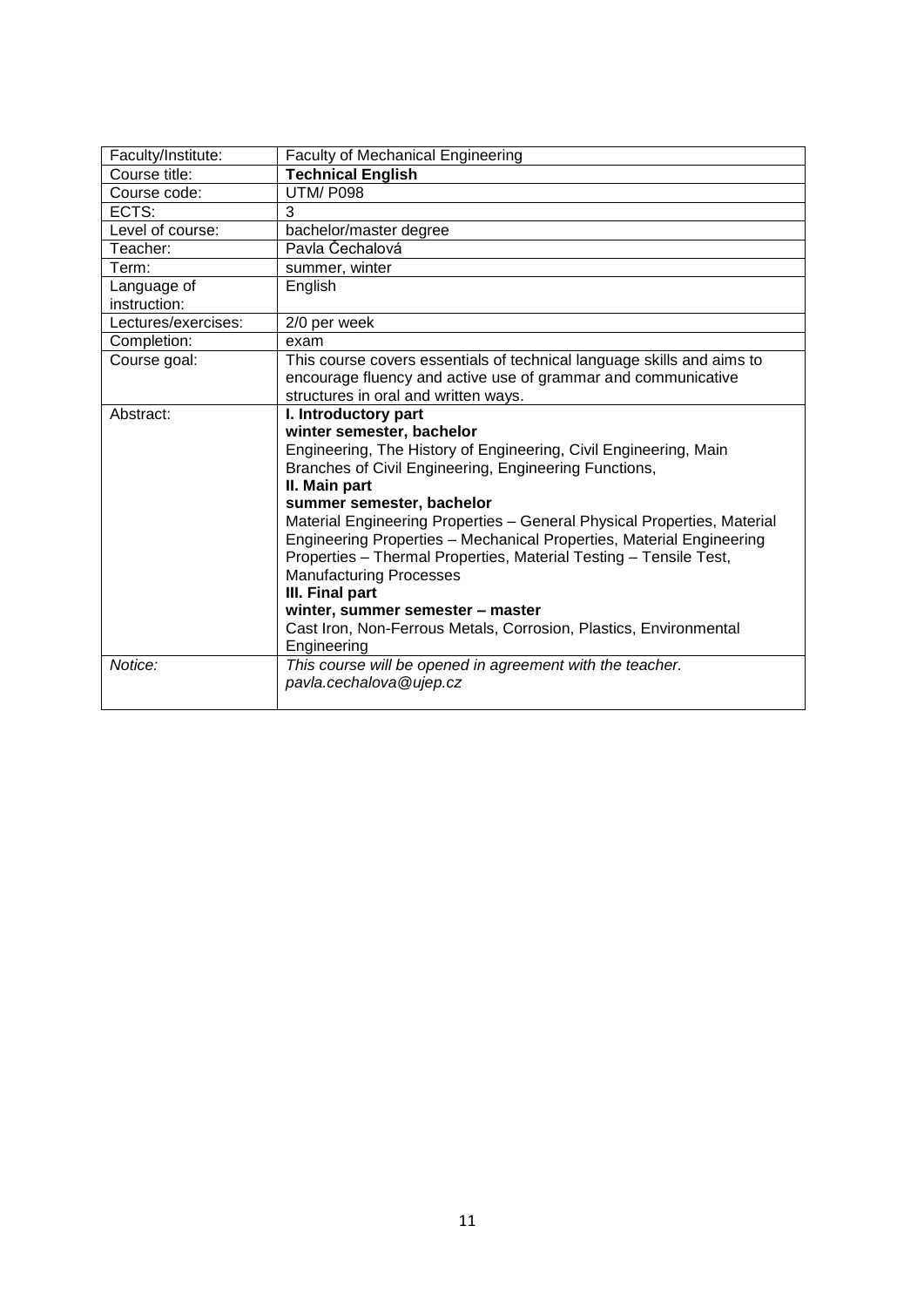<span id="page-11-0"></span>

| Faculty/Institute:  | <b>Faculty of Mechanical Engineering</b>                                                                                                                                                                                                                                                                                                                                                                                                                                                                                                                                                                                                                                                                                                                                                                                                                                                                                                                                                                                                                                 |
|---------------------|--------------------------------------------------------------------------------------------------------------------------------------------------------------------------------------------------------------------------------------------------------------------------------------------------------------------------------------------------------------------------------------------------------------------------------------------------------------------------------------------------------------------------------------------------------------------------------------------------------------------------------------------------------------------------------------------------------------------------------------------------------------------------------------------------------------------------------------------------------------------------------------------------------------------------------------------------------------------------------------------------------------------------------------------------------------------------|
| Course title:       | Thermodynamics                                                                                                                                                                                                                                                                                                                                                                                                                                                                                                                                                                                                                                                                                                                                                                                                                                                                                                                                                                                                                                                           |
| Course code:        | <b>USE/P119</b>                                                                                                                                                                                                                                                                                                                                                                                                                                                                                                                                                                                                                                                                                                                                                                                                                                                                                                                                                                                                                                                          |
| ECTS:               | 5                                                                                                                                                                                                                                                                                                                                                                                                                                                                                                                                                                                                                                                                                                                                                                                                                                                                                                                                                                                                                                                                        |
| Level of course:    | bachelor degree                                                                                                                                                                                                                                                                                                                                                                                                                                                                                                                                                                                                                                                                                                                                                                                                                                                                                                                                                                                                                                                          |
| Teacher:            | Doc. Ing. Jan Novotny, Ph.D.                                                                                                                                                                                                                                                                                                                                                                                                                                                                                                                                                                                                                                                                                                                                                                                                                                                                                                                                                                                                                                             |
| Term:               | summer/ winter                                                                                                                                                                                                                                                                                                                                                                                                                                                                                                                                                                                                                                                                                                                                                                                                                                                                                                                                                                                                                                                           |
| Language of         | English                                                                                                                                                                                                                                                                                                                                                                                                                                                                                                                                                                                                                                                                                                                                                                                                                                                                                                                                                                                                                                                                  |
| instruction:        |                                                                                                                                                                                                                                                                                                                                                                                                                                                                                                                                                                                                                                                                                                                                                                                                                                                                                                                                                                                                                                                                          |
| Lectures/exercises: | $\overline{2/2}$                                                                                                                                                                                                                                                                                                                                                                                                                                                                                                                                                                                                                                                                                                                                                                                                                                                                                                                                                                                                                                                         |
| Completion:         | exam                                                                                                                                                                                                                                                                                                                                                                                                                                                                                                                                                                                                                                                                                                                                                                                                                                                                                                                                                                                                                                                                     |
| Course goal:        | Analyse thermodynamic systems, its equilibrium and energy transfer (work,<br>heat) using First and Second Laws of Thermodynamic and determine the<br>basic thermodynamic properties (internal energy, entropy). Learn about<br>measurements methods in Thermodynamic and work with diagrams, property<br>tables and relations.<br>Carry out thermodynamic analysis of engine cycles, heat pumps and<br>refrigerator cycles.                                                                                                                                                                                                                                                                                                                                                                                                                                                                                                                                                                                                                                              |
| Abstract:           | 1. Fundamental concepts and laws of thermodynamics. Basic quantities of<br>state. Equation of state of an ideal gas.<br>2. The First Law of Thermodynamics- heat, work, internal energy, enthalpy.<br>The Second Law of thermodynamics, entropy.<br>3. Reversible and irreversible processes of ideal gases. Phase change.<br>4. Mixtures of ideal gases. Van der Waals model. The thermodynamics of<br>vapour. Vapour tables and diagrams. The Clausius-Clapeyron Equation.<br>5. Thermodynamic processes in vapours.<br>6. Cycles in engineering application.<br>7. Psychrometry. Thermodynamics of humid air. Definitive quantities, tables,<br>diagram.<br>8. Heat transfer by conduction, one-dimensional problems<br>9. Heat transfer by convection, The Similarity Theory in heat convection.<br>10. Heat transfer by radiation. The basic laws and applications. Heat<br>exchangers.<br>Overall heat transfer, the mean temperature logarithmic gradient.<br>11. One-dimensional isentropic compressible flow. Basic equations, Mach<br>number. Isentropic flow. |
| Notice:             | This course will be opened in agreement with the teacher.<br>novotny.jan@ujep.cz                                                                                                                                                                                                                                                                                                                                                                                                                                                                                                                                                                                                                                                                                                                                                                                                                                                                                                                                                                                         |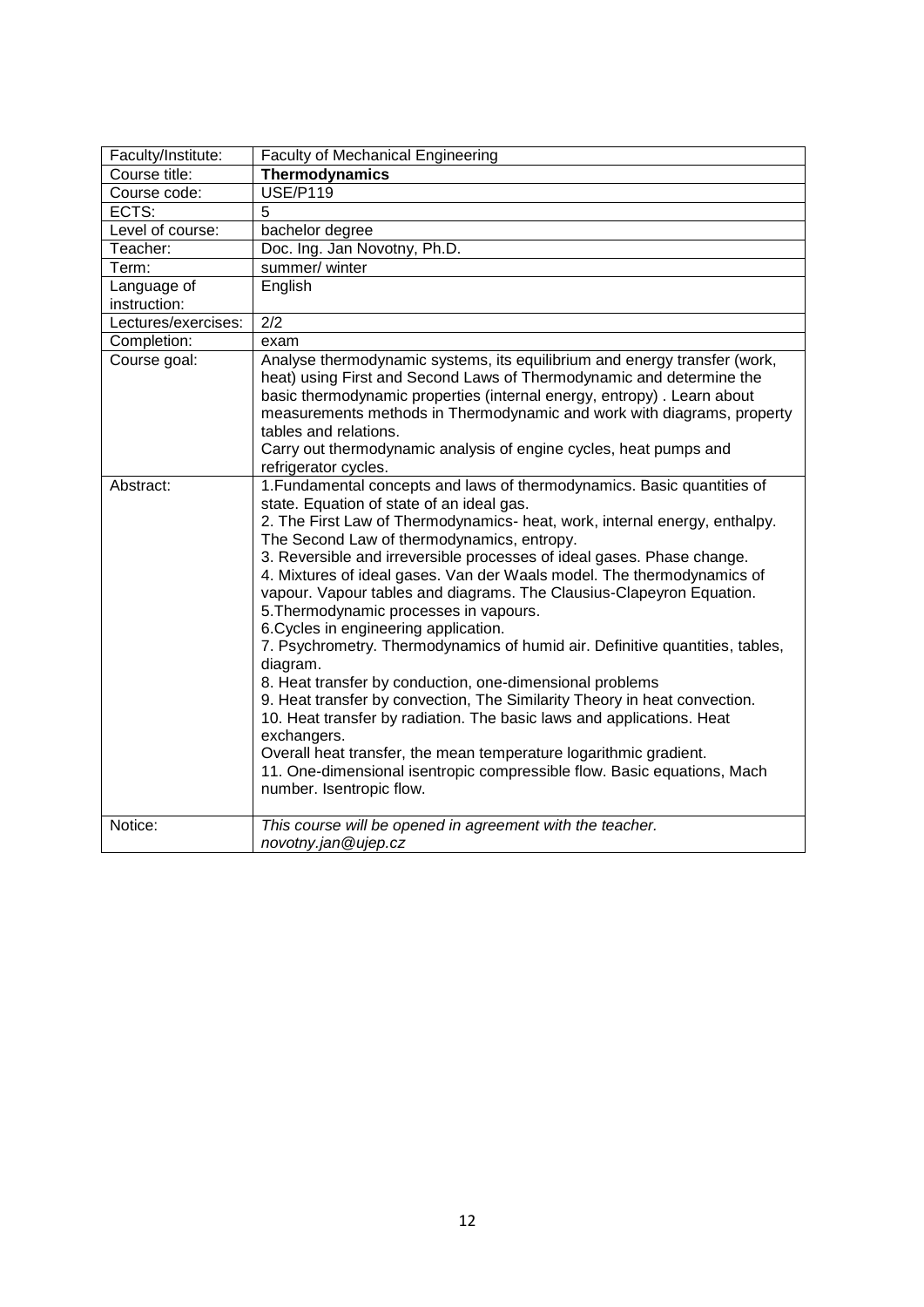<span id="page-12-0"></span>

| Faculty/Institute:  | <b>Faculty of Mechanical Engineering</b>                                                                                                                                                                                                                                                                                                                                                                                                                                                                                                                                                                                                                                                                                                                                                                                                                                                                                                                                                                                                                                                                                                                                                                                                                                                                                                                                                                                                                                                                                                                                         |  |
|---------------------|----------------------------------------------------------------------------------------------------------------------------------------------------------------------------------------------------------------------------------------------------------------------------------------------------------------------------------------------------------------------------------------------------------------------------------------------------------------------------------------------------------------------------------------------------------------------------------------------------------------------------------------------------------------------------------------------------------------------------------------------------------------------------------------------------------------------------------------------------------------------------------------------------------------------------------------------------------------------------------------------------------------------------------------------------------------------------------------------------------------------------------------------------------------------------------------------------------------------------------------------------------------------------------------------------------------------------------------------------------------------------------------------------------------------------------------------------------------------------------------------------------------------------------------------------------------------------------|--|
| Course title:       | <b>Quality Control</b>                                                                                                                                                                                                                                                                                                                                                                                                                                                                                                                                                                                                                                                                                                                                                                                                                                                                                                                                                                                                                                                                                                                                                                                                                                                                                                                                                                                                                                                                                                                                                           |  |
| Course code:        | <b>USE/P107</b>                                                                                                                                                                                                                                                                                                                                                                                                                                                                                                                                                                                                                                                                                                                                                                                                                                                                                                                                                                                                                                                                                                                                                                                                                                                                                                                                                                                                                                                                                                                                                                  |  |
| ECTS:               | $\overline{4}$                                                                                                                                                                                                                                                                                                                                                                                                                                                                                                                                                                                                                                                                                                                                                                                                                                                                                                                                                                                                                                                                                                                                                                                                                                                                                                                                                                                                                                                                                                                                                                   |  |
| Level of course:    | Bachelor's/Master's degree                                                                                                                                                                                                                                                                                                                                                                                                                                                                                                                                                                                                                                                                                                                                                                                                                                                                                                                                                                                                                                                                                                                                                                                                                                                                                                                                                                                                                                                                                                                                                       |  |
| Teacher:            | Milan Dian, Ing., Ph.D., MBA                                                                                                                                                                                                                                                                                                                                                                                                                                                                                                                                                                                                                                                                                                                                                                                                                                                                                                                                                                                                                                                                                                                                                                                                                                                                                                                                                                                                                                                                                                                                                     |  |
| Term:               | Summer, Winter                                                                                                                                                                                                                                                                                                                                                                                                                                                                                                                                                                                                                                                                                                                                                                                                                                                                                                                                                                                                                                                                                                                                                                                                                                                                                                                                                                                                                                                                                                                                                                   |  |
| Language of         | English                                                                                                                                                                                                                                                                                                                                                                                                                                                                                                                                                                                                                                                                                                                                                                                                                                                                                                                                                                                                                                                                                                                                                                                                                                                                                                                                                                                                                                                                                                                                                                          |  |
| instruction:        |                                                                                                                                                                                                                                                                                                                                                                                                                                                                                                                                                                                                                                                                                                                                                                                                                                                                                                                                                                                                                                                                                                                                                                                                                                                                                                                                                                                                                                                                                                                                                                                  |  |
| Lectures/exercises: | 1/2 per week                                                                                                                                                                                                                                                                                                                                                                                                                                                                                                                                                                                                                                                                                                                                                                                                                                                                                                                                                                                                                                                                                                                                                                                                                                                                                                                                                                                                                                                                                                                                                                     |  |
| Completion:         | exam                                                                                                                                                                                                                                                                                                                                                                                                                                                                                                                                                                                                                                                                                                                                                                                                                                                                                                                                                                                                                                                                                                                                                                                                                                                                                                                                                                                                                                                                                                                                                                             |  |
| Course goal:        | The fundamental objective of the course is to acquaint the students with<br>modern systems of quality control, with top management function, tools and<br>methods used in Quality Assurance System in all phases of manufacturing<br>process and services.                                                                                                                                                                                                                                                                                                                                                                                                                                                                                                                                                                                                                                                                                                                                                                                                                                                                                                                                                                                                                                                                                                                                                                                                                                                                                                                       |  |
| Abstract/Topics:    | The principles of quality have long been known and used by professionals<br>across the industry around the globe. The tools, methodologies, and rules of<br>quality are inherently incorporated in each particular company process,<br>product, and activity, being surely a competitive advantage on market place.<br>On the other hand a plethora of discrepancies and problems still remains<br>unsolved on the way to excellence and sustainability. The course presents up<br>to date approach to modern Quality Assurance using a fundamental tools and<br>methodologies in nowadays industrial processes and service. Moreover, it<br>integrates knowledge and experience from contemporary field of Quality<br>Assurance within automotive supply chain. Finally, the stress is put on Total<br>Quality Management approach over the entire industry and service sector.<br>1. A brief history and Introduction to the Management of Quality.<br>2. Methods and Quality tools I. (7 fundamental quality tools) and their<br>application.<br>3. Methods and Quality tools II. (7 advanced quality tools) and their<br>application.<br>4. Quality Assurance in Pre-serial Production.<br>5. Quality Assurance in Serial Production.<br>6. Quality Assurance in Post-production Phases and Aftermarket.<br>7. Economic Aspects of Quality.<br>8. Continuous Improvement in Quality Management Systems.<br>9. Systems of Quality Management based on ISO 9001, IATF 16949 and<br>TQM.<br>10. Quality Awards, Model of Excellence and New Trends in Management of<br>Quality. |  |
| Notice:             | This course will be opened in agreement with the teacher.<br>milan.dian@ujep.cz                                                                                                                                                                                                                                                                                                                                                                                                                                                                                                                                                                                                                                                                                                                                                                                                                                                                                                                                                                                                                                                                                                                                                                                                                                                                                                                                                                                                                                                                                                  |  |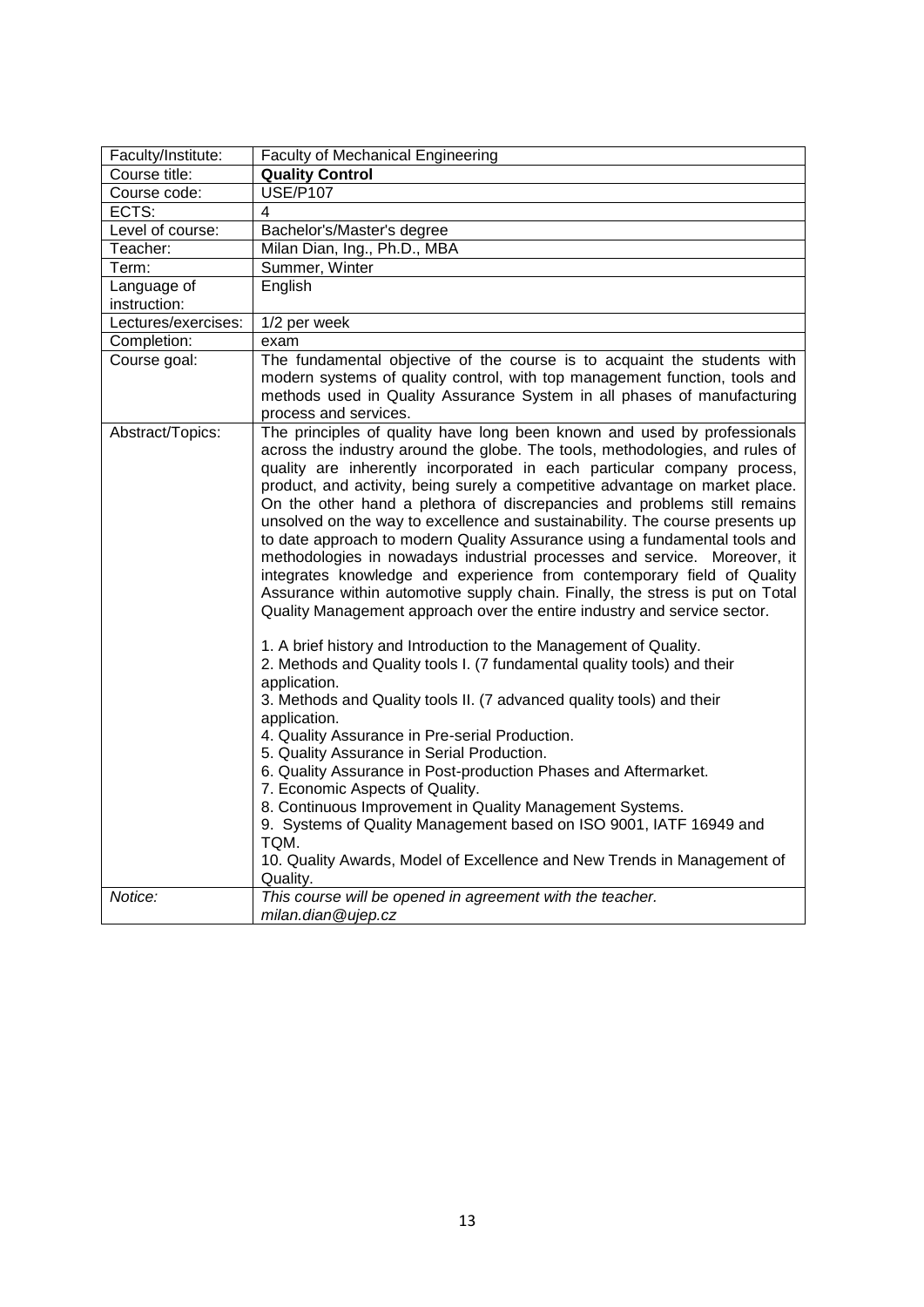## <span id="page-13-1"></span><span id="page-13-0"></span>**INSTITUTE OF TECHNOLOGY AND MATERIALS**

| Institute:          | <b>Faculty of Mechanical Engineering</b>                                                                                                                                                                                                                                                                                                                                                                                                                                                                                                                                                                                                                                                                                                                                                                                                                                                                                                                                                                                                                                                                                                                                                                                                                                                                                                                                                                                                                                                                                                                                                                                                                                                                                                                                                        |
|---------------------|-------------------------------------------------------------------------------------------------------------------------------------------------------------------------------------------------------------------------------------------------------------------------------------------------------------------------------------------------------------------------------------------------------------------------------------------------------------------------------------------------------------------------------------------------------------------------------------------------------------------------------------------------------------------------------------------------------------------------------------------------------------------------------------------------------------------------------------------------------------------------------------------------------------------------------------------------------------------------------------------------------------------------------------------------------------------------------------------------------------------------------------------------------------------------------------------------------------------------------------------------------------------------------------------------------------------------------------------------------------------------------------------------------------------------------------------------------------------------------------------------------------------------------------------------------------------------------------------------------------------------------------------------------------------------------------------------------------------------------------------------------------------------------------------------|
| Course title:       | <b>Applied Physics</b>                                                                                                                                                                                                                                                                                                                                                                                                                                                                                                                                                                                                                                                                                                                                                                                                                                                                                                                                                                                                                                                                                                                                                                                                                                                                                                                                                                                                                                                                                                                                                                                                                                                                                                                                                                          |
| Course code:        | <b>UTM/P089</b>                                                                                                                                                                                                                                                                                                                                                                                                                                                                                                                                                                                                                                                                                                                                                                                                                                                                                                                                                                                                                                                                                                                                                                                                                                                                                                                                                                                                                                                                                                                                                                                                                                                                                                                                                                                 |
| ECTS:               | 3                                                                                                                                                                                                                                                                                                                                                                                                                                                                                                                                                                                                                                                                                                                                                                                                                                                                                                                                                                                                                                                                                                                                                                                                                                                                                                                                                                                                                                                                                                                                                                                                                                                                                                                                                                                               |
| Level of course:    | bachelor/master degree                                                                                                                                                                                                                                                                                                                                                                                                                                                                                                                                                                                                                                                                                                                                                                                                                                                                                                                                                                                                                                                                                                                                                                                                                                                                                                                                                                                                                                                                                                                                                                                                                                                                                                                                                                          |
| Teacher:            | Novotný Jan, PhDr., Ph.D.                                                                                                                                                                                                                                                                                                                                                                                                                                                                                                                                                                                                                                                                                                                                                                                                                                                                                                                                                                                                                                                                                                                                                                                                                                                                                                                                                                                                                                                                                                                                                                                                                                                                                                                                                                       |
| Term:               | summer, winter                                                                                                                                                                                                                                                                                                                                                                                                                                                                                                                                                                                                                                                                                                                                                                                                                                                                                                                                                                                                                                                                                                                                                                                                                                                                                                                                                                                                                                                                                                                                                                                                                                                                                                                                                                                  |
| Language of         | English                                                                                                                                                                                                                                                                                                                                                                                                                                                                                                                                                                                                                                                                                                                                                                                                                                                                                                                                                                                                                                                                                                                                                                                                                                                                                                                                                                                                                                                                                                                                                                                                                                                                                                                                                                                         |
| instruction:        |                                                                                                                                                                                                                                                                                                                                                                                                                                                                                                                                                                                                                                                                                                                                                                                                                                                                                                                                                                                                                                                                                                                                                                                                                                                                                                                                                                                                                                                                                                                                                                                                                                                                                                                                                                                                 |
| Lectures/exercises: | 1/1 per week                                                                                                                                                                                                                                                                                                                                                                                                                                                                                                                                                                                                                                                                                                                                                                                                                                                                                                                                                                                                                                                                                                                                                                                                                                                                                                                                                                                                                                                                                                                                                                                                                                                                                                                                                                                    |
| Completion:         | Exam                                                                                                                                                                                                                                                                                                                                                                                                                                                                                                                                                                                                                                                                                                                                                                                                                                                                                                                                                                                                                                                                                                                                                                                                                                                                                                                                                                                                                                                                                                                                                                                                                                                                                                                                                                                            |
| Course goal:        | Good knowledge of physics is the basic prerequisite for understanding<br>and design of technical equipment. The aim of the course is to deepen<br>and level up students' secondary school knowledge, to be able to study<br>successfully technical subject.                                                                                                                                                                                                                                                                                                                                                                                                                                                                                                                                                                                                                                                                                                                                                                                                                                                                                                                                                                                                                                                                                                                                                                                                                                                                                                                                                                                                                                                                                                                                     |
| Abstract:           | 1. Experimental and theoretical physics. Models and modelling in<br>physics. Vector Calculus introduction: adding and subtraction of<br>vectors.<br>2. Mass point (primary element) kinematics: reference-coordinate<br>systems, displacement, speed, velocity, acceleration, straight-line,<br>curvilinear and harmonic motions.<br>3. Kinematic quantities relations, graphs.<br>4. Mass point dynamics: laws of motion. Forces effects, work, energy,<br>force impulse, momentum.<br>5. Rigid body (solid): forces and moments equilibrium, rotational motion,<br>moment of momentum, inertia moment, energy. Sliding friction, rolling<br>resistance, physical pendulum.<br>6. Matters deformation: elastic and plastic deformations, strain-stress<br>diagram explanation. Loading of solids: tension, shear and torque.<br>Hooke's law, Young's modulus, Poisson's ratio.<br>7. Perfectly and imperfectly elastic impacts: force impulse, momentum,<br>momentum moment, energy.<br>8. Liquids. Hydrostatics: Pascal's law and Archimedean principle and<br>hydrostatic paradox and their technical application. Hydrodynamics of<br>ideal liquid, Bernoulli's equation, hydrodynamics paradox.<br>9. Ideal and real liquids. Movement of bodies in liquids. Aeromechanics,<br>atmospheric pressure and pressure measurements.<br>Technical<br>application: compressors, vacuum pump, turbines, aviation.<br>10. Kinetic theory of gases, velocity distribution, root-mean-square speed<br>of molecules. Pressure of gases. Ideal gas fundamental equation.<br>11. Electricity - Electrostatics, Electrical field strenght E, Electric current,<br>Single electrical circuit, Ohm s law for elecrical circuit part.<br>12. Formation of the image, Plane mirror, Concave spherical mirror, |
| Notice:             | Lenses, Dioptric power.<br>This course will be opened in agreement with the teacher.<br>jan.novotny@ujep.cz                                                                                                                                                                                                                                                                                                                                                                                                                                                                                                                                                                                                                                                                                                                                                                                                                                                                                                                                                                                                                                                                                                                                                                                                                                                                                                                                                                                                                                                                                                                                                                                                                                                                                     |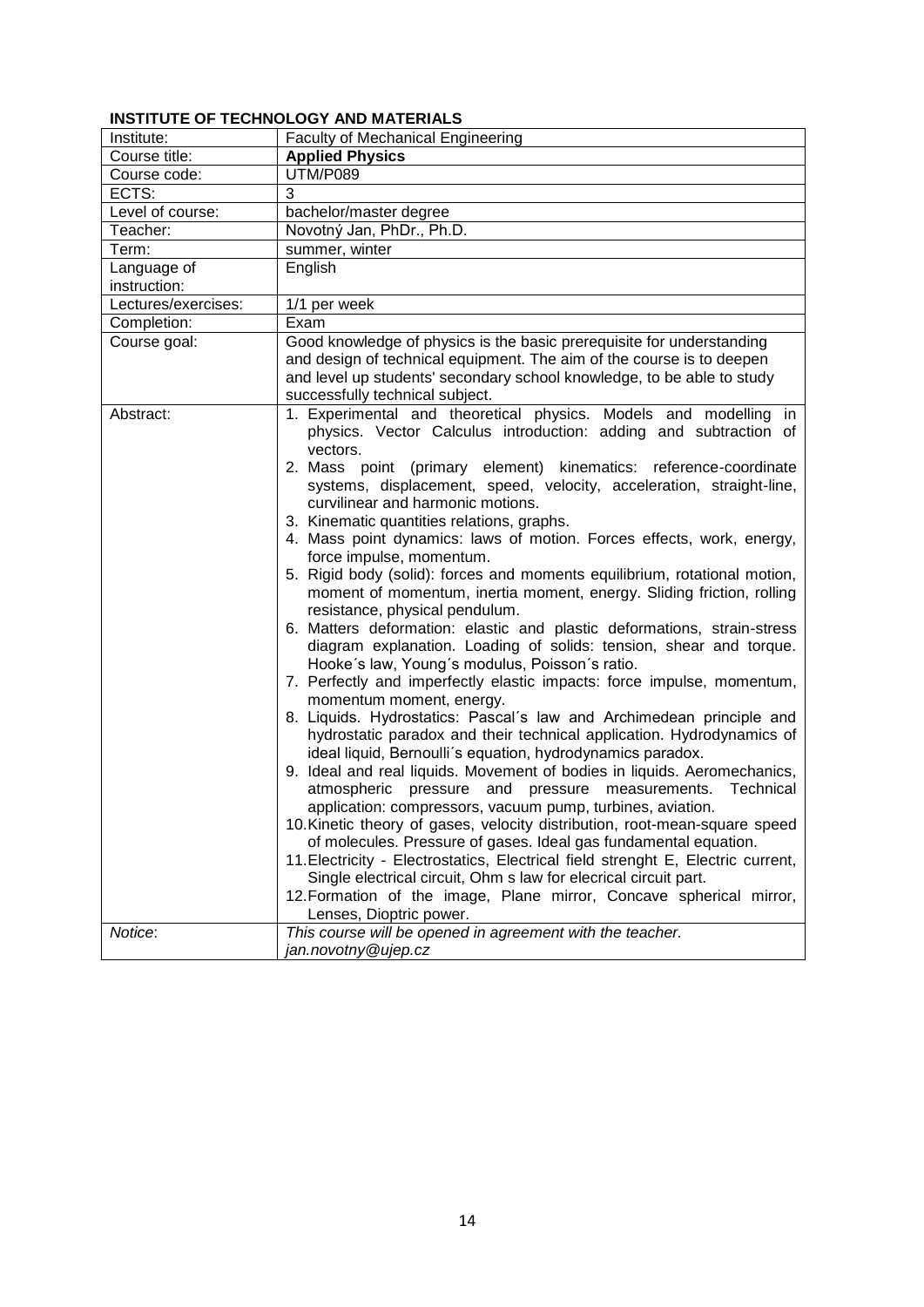<span id="page-14-0"></span>

| Faculty/Institute:          | <b>Faculty of Mechanical Engineering</b>                                                                                                                                                |
|-----------------------------|-----------------------------------------------------------------------------------------------------------------------------------------------------------------------------------------|
| Course title:               | <b>CNC Programing</b>                                                                                                                                                                   |
| Course code:                | <b>UTM / P111</b>                                                                                                                                                                       |
| ECTS:                       | 3                                                                                                                                                                                       |
| Level of course:            | bachelor/master degree                                                                                                                                                                  |
| Teacher:                    | Pavel Kraus, Ing.                                                                                                                                                                       |
| Term:                       | summer, winter                                                                                                                                                                          |
| Language of<br>instruction: | English                                                                                                                                                                                 |
| Lectures/exercises:         | 2/0 per week                                                                                                                                                                            |
| Completion:                 | exam                                                                                                                                                                                    |
| Course goal:                | The aim of the course is to outline the usage of CNC programing in frame<br>of using ISO code for turning and milling with practical demonstration of<br>CNC systems and CNC machining. |
| Abstract:                   | 1. Fundamentals of CNC programming<br>2. NC, CNC, DNC,<br>3. ISO Code<br>4. CNC systems<br>5. CNC turning<br>6. CNC milling                                                             |
| Notice:                     | This course will be opened in agreement with the teacher.<br>pavel.kraus@ujep.cz                                                                                                        |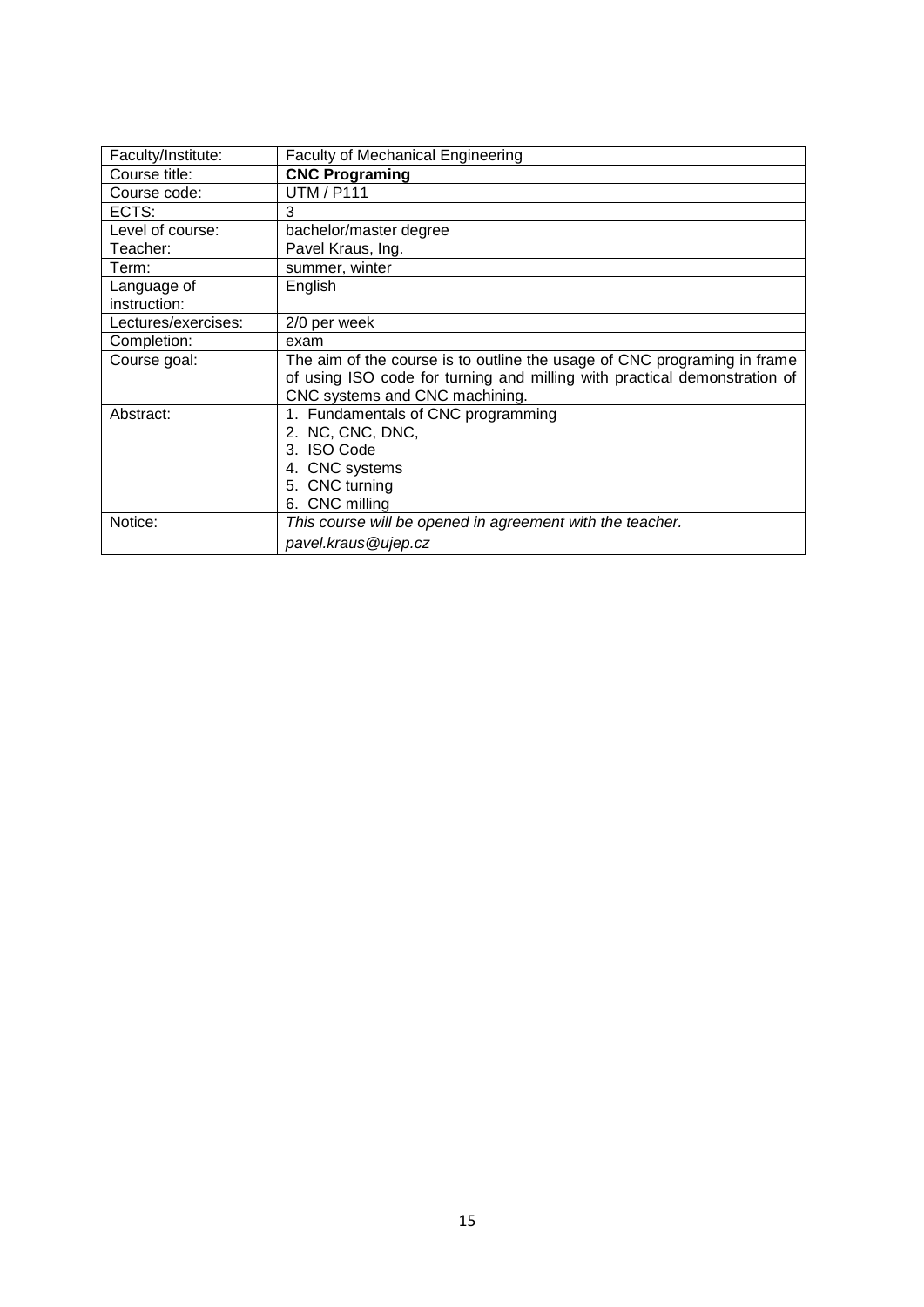<span id="page-15-0"></span>

| Faculty/Institute:  | <b>Faculty of Mechanical Engineering</b>                                                                                                                                                                                                                                                                                                                                                                                                                                                                                                                                                                      |  |
|---------------------|---------------------------------------------------------------------------------------------------------------------------------------------------------------------------------------------------------------------------------------------------------------------------------------------------------------------------------------------------------------------------------------------------------------------------------------------------------------------------------------------------------------------------------------------------------------------------------------------------------------|--|
| Course title:       | <b>Corrosion and Protection of Material</b>                                                                                                                                                                                                                                                                                                                                                                                                                                                                                                                                                                   |  |
| Course code:        | UTM/P097                                                                                                                                                                                                                                                                                                                                                                                                                                                                                                                                                                                                      |  |
| ECTS:               | 4                                                                                                                                                                                                                                                                                                                                                                                                                                                                                                                                                                                                             |  |
| Level of course:    | bachelor/master degree                                                                                                                                                                                                                                                                                                                                                                                                                                                                                                                                                                                        |  |
| Teacher:            | Jaroslava Svobodová, Ing., Ph.D.                                                                                                                                                                                                                                                                                                                                                                                                                                                                                                                                                                              |  |
| Term:               | summer, winter                                                                                                                                                                                                                                                                                                                                                                                                                                                                                                                                                                                                |  |
| Language of         | English                                                                                                                                                                                                                                                                                                                                                                                                                                                                                                                                                                                                       |  |
| instruction:        |                                                                                                                                                                                                                                                                                                                                                                                                                                                                                                                                                                                                               |  |
| Lectures/exercises: | 2/1 per week                                                                                                                                                                                                                                                                                                                                                                                                                                                                                                                                                                                                  |  |
| Completion:         | exam, semestral project                                                                                                                                                                                                                                                                                                                                                                                                                                                                                                                                                                                       |  |
| Course goal:        | The material is exposed to a number of influences in technical practice<br>that cause its deterioration, corrosion and other degradation. Knowledge<br>of the degradation reason and reducing of the environment impact is an<br>important factor in the design of structures, structural components and<br>protection of goods prior to export from the factory. In the automotive and<br>aerospace engineering are still solving this problems. Insight into the<br>influence of environment on the product, material and methods of<br>protection of materials and products are the object of this course. |  |
| Abstract:           | The Gist of the Corrosion<br>$\mathbf{1}$ .<br>2.<br><b>Types of Corrosion</b><br>The Distribution and Types of Corrosion Attack<br>3.<br>Thermodynamic Stability and Corrosion Nobility of Metals<br>4.<br><b>Corrosion Protection Methods</b><br>5.<br>Metal coatings<br>6.<br><b>Practical exercise</b><br>7 <sub>1</sub>                                                                                                                                                                                                                                                                                  |  |
| Notice:             | This course will be opened in agreement with the teacher.<br>jaroslava.svobodova@ujep.cz                                                                                                                                                                                                                                                                                                                                                                                                                                                                                                                      |  |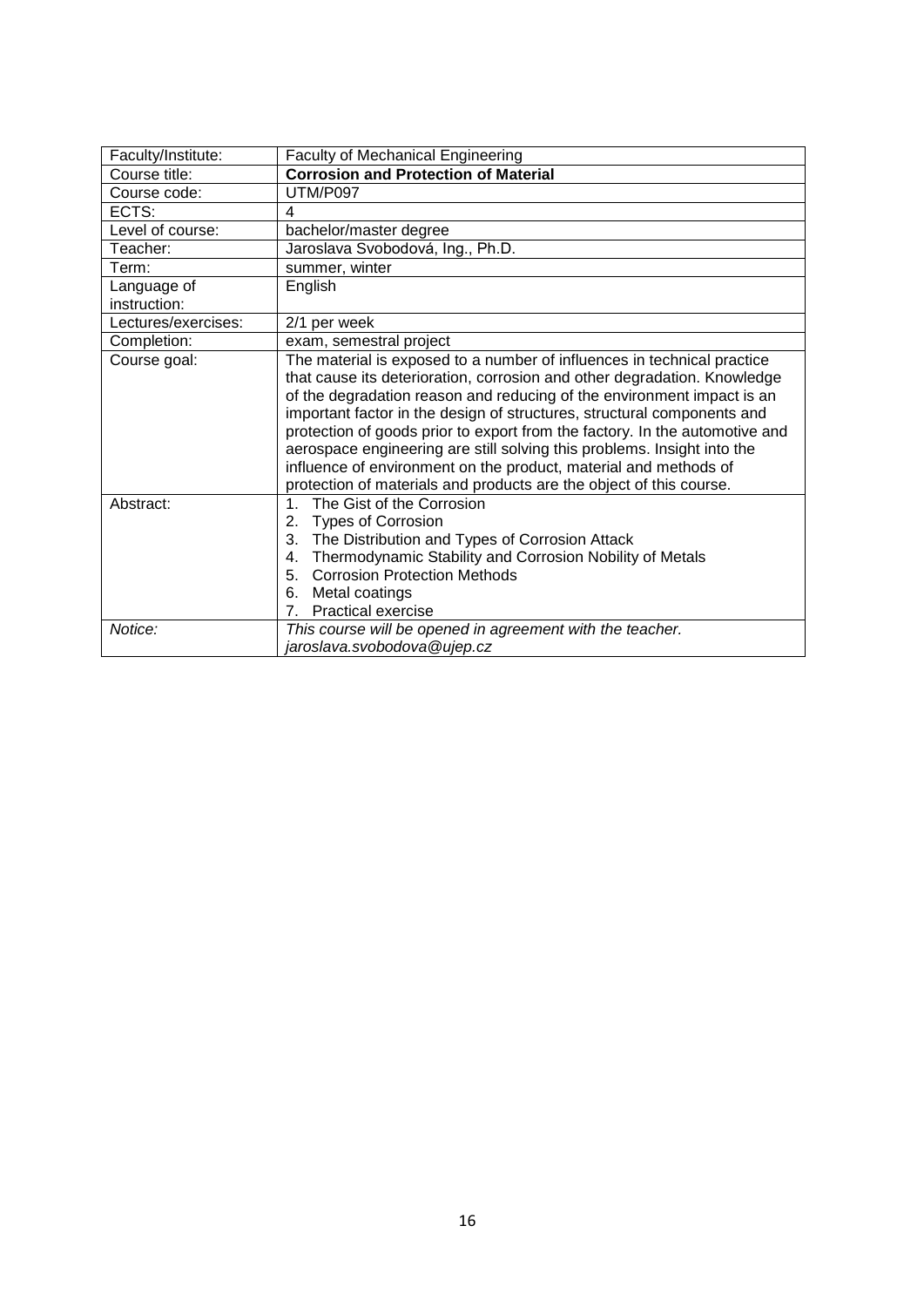<span id="page-16-0"></span>

| Faculty/Institute:          | <b>Faculty of Mechanical Engineering</b>                                                                                                                                                                                                                                                                                                                                                                                                                                                     |  |
|-----------------------------|----------------------------------------------------------------------------------------------------------------------------------------------------------------------------------------------------------------------------------------------------------------------------------------------------------------------------------------------------------------------------------------------------------------------------------------------------------------------------------------------|--|
| Course title:               | <b>Degradation of materials</b>                                                                                                                                                                                                                                                                                                                                                                                                                                                              |  |
| Course code:                | <b>UTM / P101</b>                                                                                                                                                                                                                                                                                                                                                                                                                                                                            |  |
| ECTS:                       | 5                                                                                                                                                                                                                                                                                                                                                                                                                                                                                            |  |
| Level of course:            | bachelor/master degree                                                                                                                                                                                                                                                                                                                                                                                                                                                                       |  |
| Teacher:                    | Sylvia Kuśmierczak, doc. Ing., Ph.D.                                                                                                                                                                                                                                                                                                                                                                                                                                                         |  |
| Term:                       | summer                                                                                                                                                                                                                                                                                                                                                                                                                                                                                       |  |
| Language of<br>instruction: | English                                                                                                                                                                                                                                                                                                                                                                                                                                                                                      |  |
| Lectures/exercises:         | 2/1 per week                                                                                                                                                                                                                                                                                                                                                                                                                                                                                 |  |
| Completion:                 | exam, semestral project                                                                                                                                                                                                                                                                                                                                                                                                                                                                      |  |
| Course goal:                | The course approaches the issue of material degradation and introduces<br>students with the classification of degradation processes, to give their<br>reasons and their consequences. Student information obtained in this<br>field.                                                                                                                                                                                                                                                         |  |
| Abstract:                   | 15. Classification of degradation processes<br>16. Fractures materials: theoretical strength, the influence of defects etc.<br>17. Fatigue of materials: fatigue static, dynamic fatigue creep<br>18. Wear materials: abrasion, adhesion, erosion, cavitation<br>19. Degradation of sudden temperature changes, chemical decomposition<br>at high temperatures.<br>20. Degradation radiation: UV degradation,<br>radiation<br>damage<br>Materials resistant to certain types of degradation. |  |
| Notice:                     | The course will be opened in agreement with the teacher.<br>sylvia.kusmierczak@ujep.cz<br>To complete this course, students must have previous knowledge of<br>technical materials in the appropriate range.                                                                                                                                                                                                                                                                                 |  |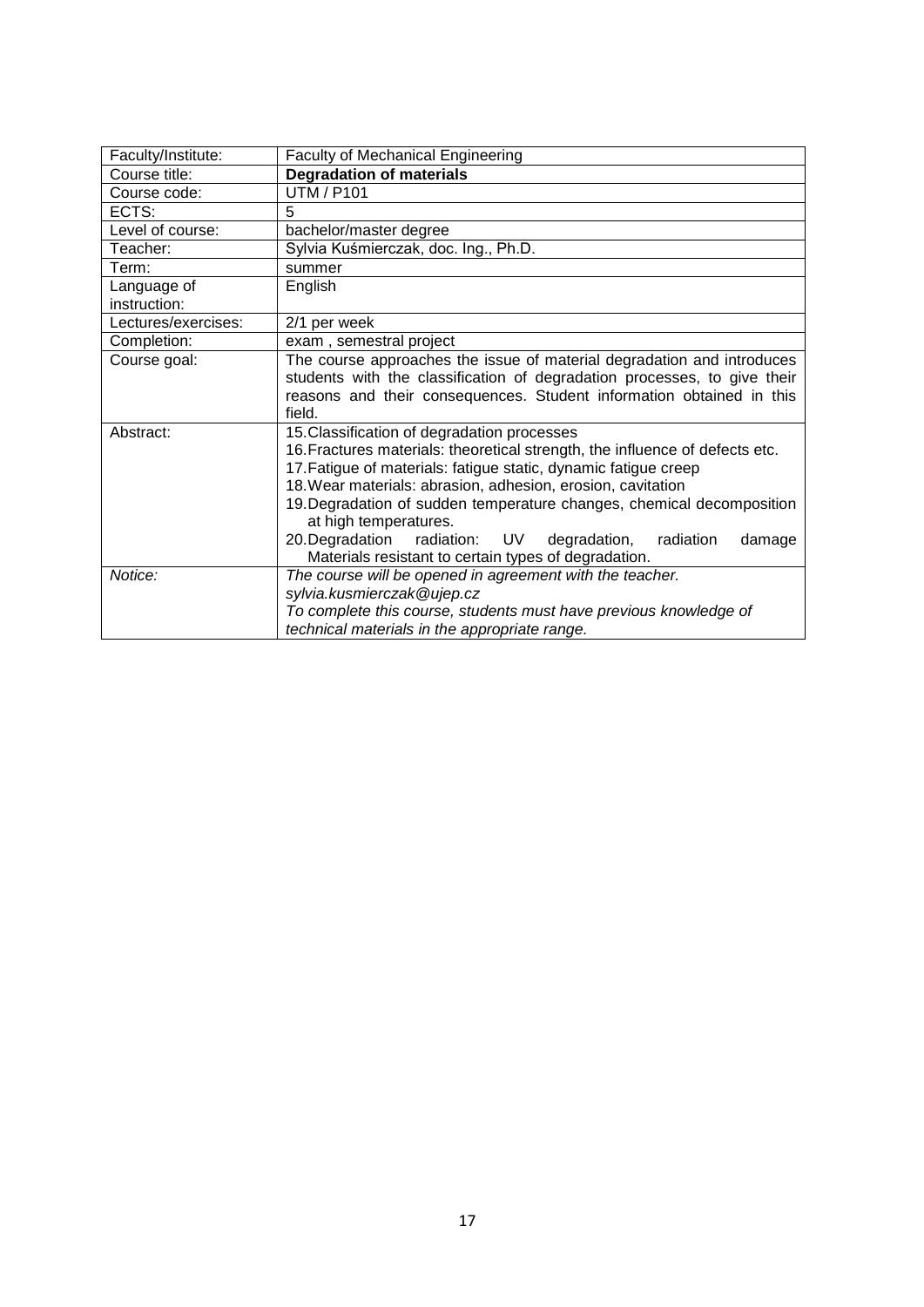<span id="page-17-0"></span>

| Faculty/Institute:          | <b>Faculty of Mechanical Engineering</b>                                                                                                                                                                                                                                                                                                                                                                                                                                                                                                                 |  |
|-----------------------------|----------------------------------------------------------------------------------------------------------------------------------------------------------------------------------------------------------------------------------------------------------------------------------------------------------------------------------------------------------------------------------------------------------------------------------------------------------------------------------------------------------------------------------------------------------|--|
| Course title:               | <b>Fundamentals of Fractography</b>                                                                                                                                                                                                                                                                                                                                                                                                                                                                                                                      |  |
| Course code:                | <b>UTM/P120</b>                                                                                                                                                                                                                                                                                                                                                                                                                                                                                                                                          |  |
| ECTS:                       | 4                                                                                                                                                                                                                                                                                                                                                                                                                                                                                                                                                        |  |
| Level of course:            | bachelor/master degree                                                                                                                                                                                                                                                                                                                                                                                                                                                                                                                                   |  |
| Teacher:                    | Jaroslava Svobodová, Ing., Ph.D.                                                                                                                                                                                                                                                                                                                                                                                                                                                                                                                         |  |
| Term:                       | Summer semester                                                                                                                                                                                                                                                                                                                                                                                                                                                                                                                                          |  |
| Language of<br>instruction: | English                                                                                                                                                                                                                                                                                                                                                                                                                                                                                                                                                  |  |
| Lectures/exercises:         | 2/1 per week                                                                                                                                                                                                                                                                                                                                                                                                                                                                                                                                             |  |
| Completion:                 | Exam, semestral project                                                                                                                                                                                                                                                                                                                                                                                                                                                                                                                                  |  |
| Course goal:                | Fractography is an area of physical metallurgy dealing with evaluation of<br>the fracture planes of fractures. The course is focused on the theory of<br>different types of fractures, mechanism of this processes and methods of<br>investigation. It also deals with concrete cases of fractography in steels,<br>aluminium alloys and application of fractography in energetics.                                                                                                                                                                      |  |
| Abstract:                   | Introduction of Fractography<br>1 <sub>1</sub><br>2. Selected notes on corrosion fractures<br>3. Criteria for evaluation of fracture faces<br>4. Selected notes on the theory of fatigue fractures<br>5. Selected notes on the theory of ductile fractures<br>6. Selected notes on the theory of brittle failures - cleavage fractures<br>7. Selected notes on the theory of creep fractures<br>8. Notes on the fractography of aluminium alloys<br>Notes on the fractography of stainless steels<br>9.<br>10. Application of fractography in energetics |  |
| Notice:                     | This course will be opened in agreement with the teacher.<br>jaroslava.svobodova@ujep.cz                                                                                                                                                                                                                                                                                                                                                                                                                                                                 |  |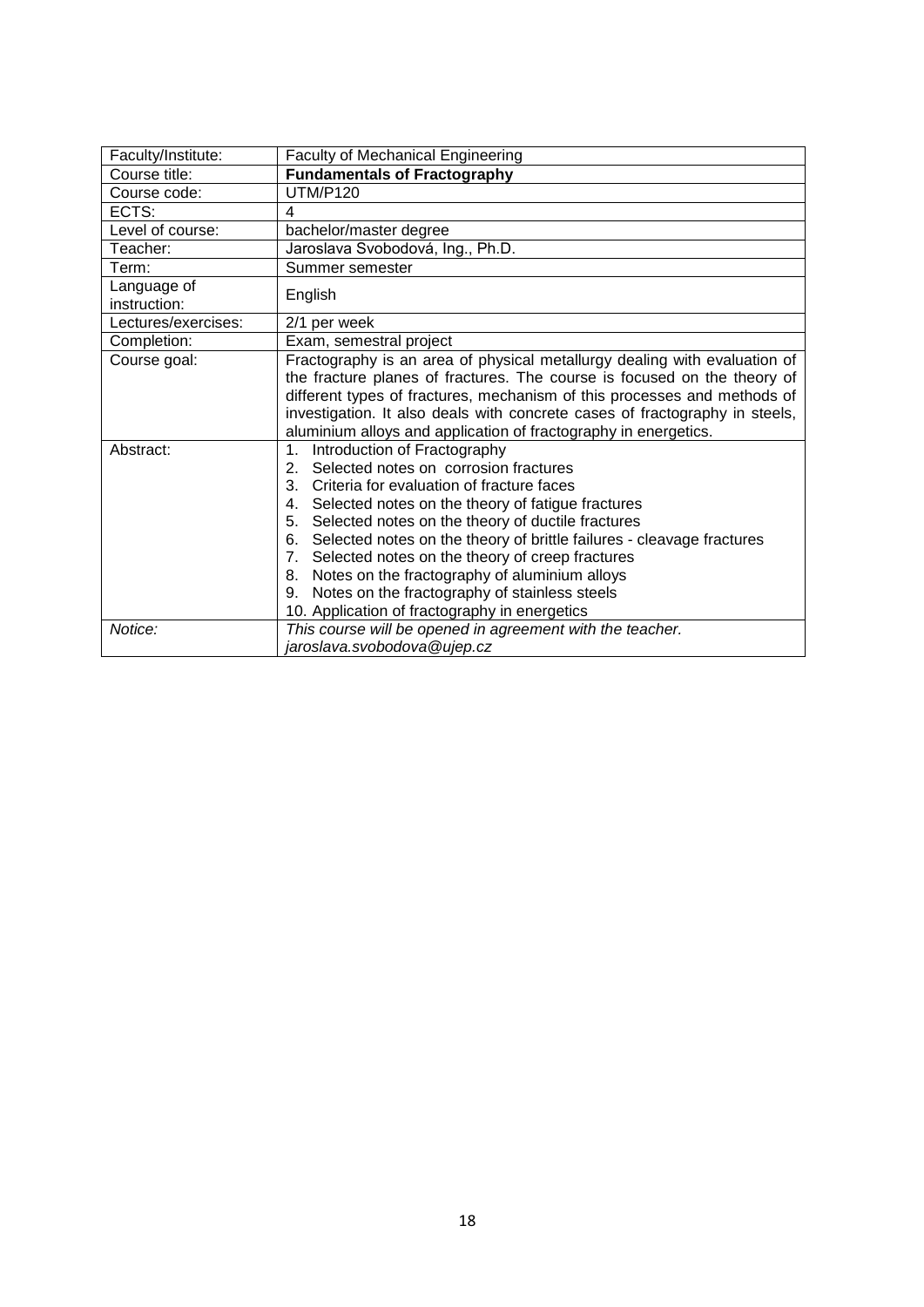<span id="page-18-0"></span>

| Faculty/Institute:  | <b>Faculty of Mechanical Engineering</b>                                   |
|---------------------|----------------------------------------------------------------------------|
| Course title:       | <b>Jigs and Fixtures</b>                                                   |
| Course code:        | <b>UTM/P122</b>                                                            |
| ECTS:               | 5                                                                          |
| Level of course:    | bachelor/master degree                                                     |
| Teacher:            | Nataša Náprstková, doc. Ing., Ph.D.                                        |
| Term:               | winter/summer                                                              |
| Language of         | English                                                                    |
| instruction:        |                                                                            |
| Lectures/exercises: | 2/1 per week                                                               |
| Completion:         | exam, semestral project                                                    |
| Course goal:        | The course introduces students to the basics of design and use of jigs and |
|                     | fixtures not only for machining. They will be introduced to the kinds of   |
|                     | components and using of fixtures for different types of production.        |
| Abstract:           | 1. What is it fixture?                                                     |
|                     | 2. Types and dividing of jigs and fixtures                                 |
|                     | 3. Components of fixtures                                                  |
|                     | 4. Jigs and fixtures for machining                                         |
|                     | 5. Jigs and fixtures for assembly                                          |
| Notice:             | The course will be opened in agreement with the teacher.                   |
|                     | natasa.naprstkova@ujep.cz                                                  |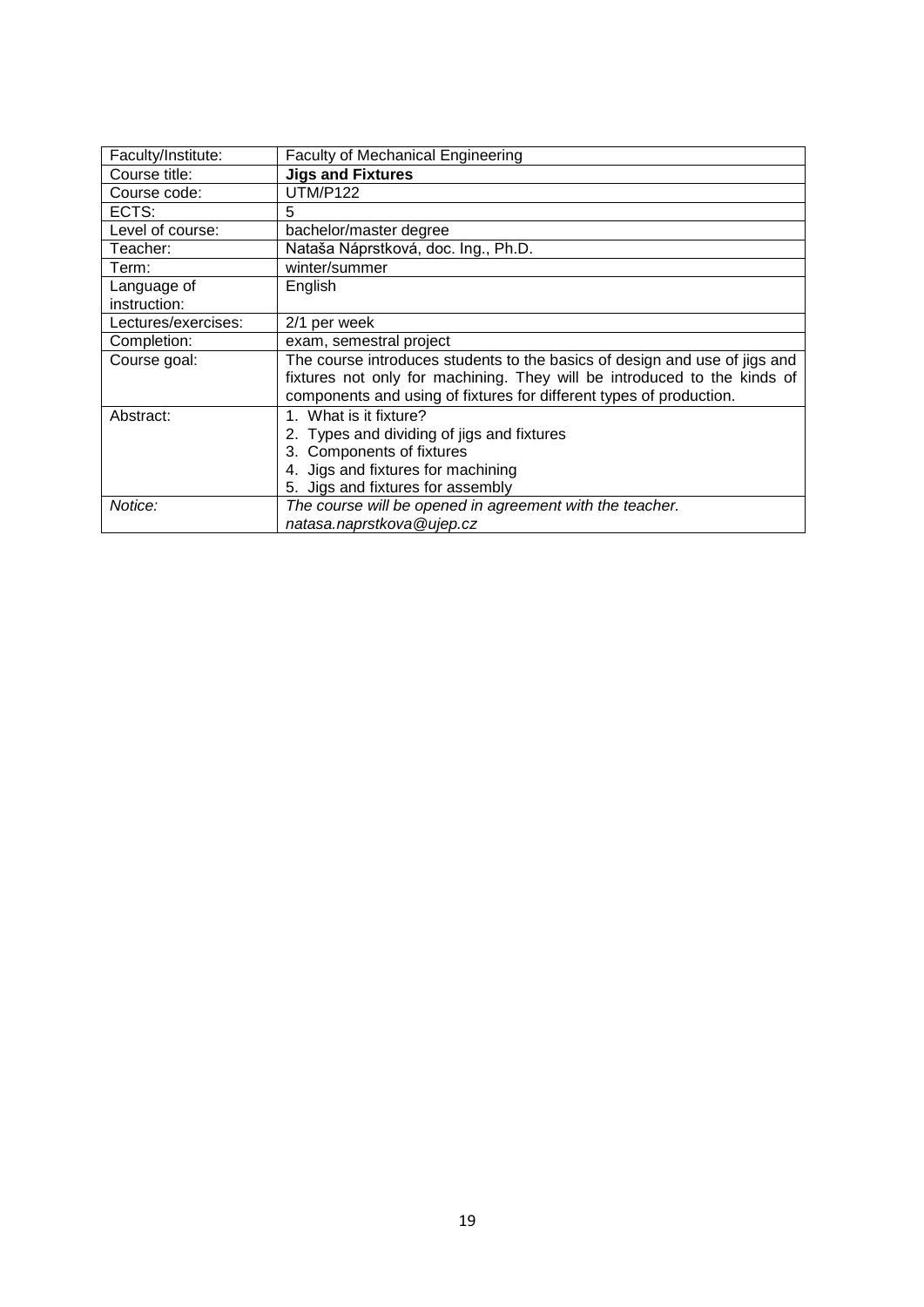<span id="page-19-0"></span>

| Institute:                  | <b>Faculty of Mechanical Engineering</b>                                                                                                                                                                                                                                                             |
|-----------------------------|------------------------------------------------------------------------------------------------------------------------------------------------------------------------------------------------------------------------------------------------------------------------------------------------------|
| Course title:               | <b>Mashining tools</b>                                                                                                                                                                                                                                                                               |
| Course code:                | UTM/XXX                                                                                                                                                                                                                                                                                              |
| ECTS:                       | 5                                                                                                                                                                                                                                                                                                    |
| Level of course:            | bachelor/master degree                                                                                                                                                                                                                                                                               |
| Teacher:                    | Nataša Náprstková, doc. Ing., Ph.D.                                                                                                                                                                                                                                                                  |
| Term:                       | summer, winter                                                                                                                                                                                                                                                                                       |
| Language of<br>instruction: | English                                                                                                                                                                                                                                                                                              |
| Lectures/exercises:         | 2/1 per week                                                                                                                                                                                                                                                                                         |
| Completion:                 | Seminar work, exam                                                                                                                                                                                                                                                                                   |
| Course goal:                | The course introduces students to the basics of design and use machining<br>tools for different types of machining technologies. They will be introduced<br>to the kinds, construction and using of cutting tools.                                                                                   |
| Abstract:                   | 1. Machining technology<br>2. Geometry of machining tools.<br>3. Materials for cutting tools.<br>4. Tool wear.<br>5. Lathe cutting tools.<br>6. Cutting tools for milling.<br>7. Cutting tools for drilling.<br>8. Grinding tools.<br>9. Tools for machining broaches.<br>10. Other machining tools. |
| Notice:                     | This course will be opened in agreement with the teacher.<br>jan.novotny@ujep.cz                                                                                                                                                                                                                     |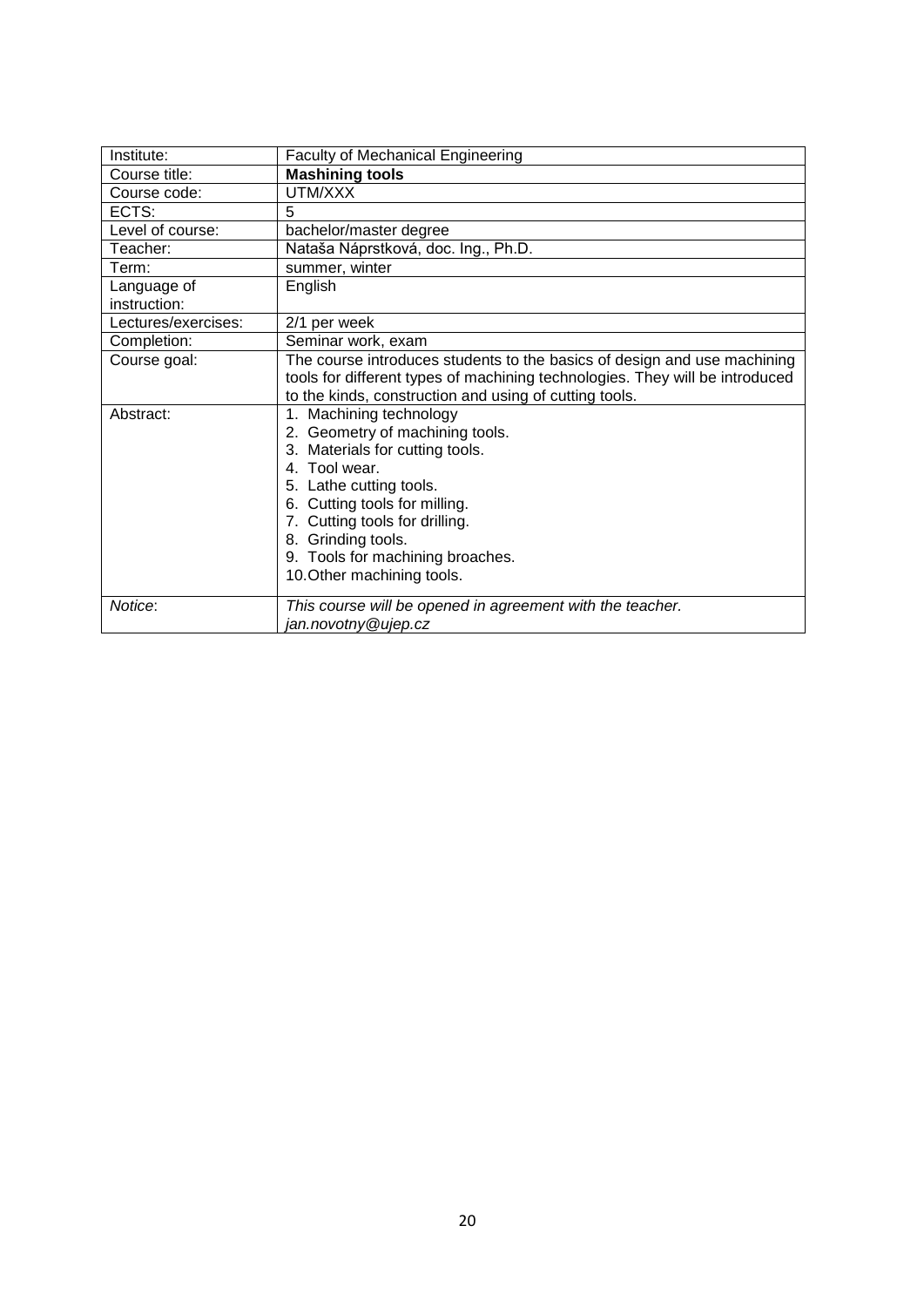<span id="page-20-0"></span>

| Faculty/Institute:          | <b>Faculty of Mechanical Engineering</b>                                                                                                                                                                                                                                                                                                                                                                                                                                                                                             |  |
|-----------------------------|--------------------------------------------------------------------------------------------------------------------------------------------------------------------------------------------------------------------------------------------------------------------------------------------------------------------------------------------------------------------------------------------------------------------------------------------------------------------------------------------------------------------------------------|--|
| Course title:               | <b>Materials in Energetics</b>                                                                                                                                                                                                                                                                                                                                                                                                                                                                                                       |  |
| Course code:                | <b>UTM/P121</b>                                                                                                                                                                                                                                                                                                                                                                                                                                                                                                                      |  |
| ECTS:                       | 5                                                                                                                                                                                                                                                                                                                                                                                                                                                                                                                                    |  |
| Level of course:            | bachelor/master degree                                                                                                                                                                                                                                                                                                                                                                                                                                                                                                               |  |
| Teacher:                    | Jaroslava Svobodová, Ing., Ph.D.                                                                                                                                                                                                                                                                                                                                                                                                                                                                                                     |  |
| Term:                       | Summer semester                                                                                                                                                                                                                                                                                                                                                                                                                                                                                                                      |  |
| Language of<br>instruction: | English                                                                                                                                                                                                                                                                                                                                                                                                                                                                                                                              |  |
| Lectures/exercises:         | 2/1 per week                                                                                                                                                                                                                                                                                                                                                                                                                                                                                                                         |  |
| Completion:                 | Exam, semestral project                                                                                                                                                                                                                                                                                                                                                                                                                                                                                                              |  |
| Course goal:                | The course aims to explain the characteristics of steels applied in power<br>engineering. We will deal with the properties of materials and the<br>processes that can affect the behaviour and the lifetime of the materials<br>and products in this field. Students become acquainted with degradation<br>processes, fractography and creep processes of materials used in<br>energetics. They will also get an overview of trends and developments in<br>this area.                                                                |  |
| Abstract:                   | Introduction<br>$1_{-}$<br>2. Characteristics of steels applied in power engineering<br>3. Creep process<br>Degradation processes due to corrosion<br>4.<br>5. Fractography in energetics<br>Material inspection, residual life prediction<br>6.<br>The world trend of steel and its requirements<br>7 <sub>1</sub><br>8. The world trend of research of nuclear reactors and applied steels in<br>them<br>Overview of the most applied steels in heat power engineering<br>9.<br>10. New stainless steels, research and application |  |
| Notice:                     | This course will be opened in agreement with the teacher.<br>jaroslava.svobodova@ujep.cz                                                                                                                                                                                                                                                                                                                                                                                                                                             |  |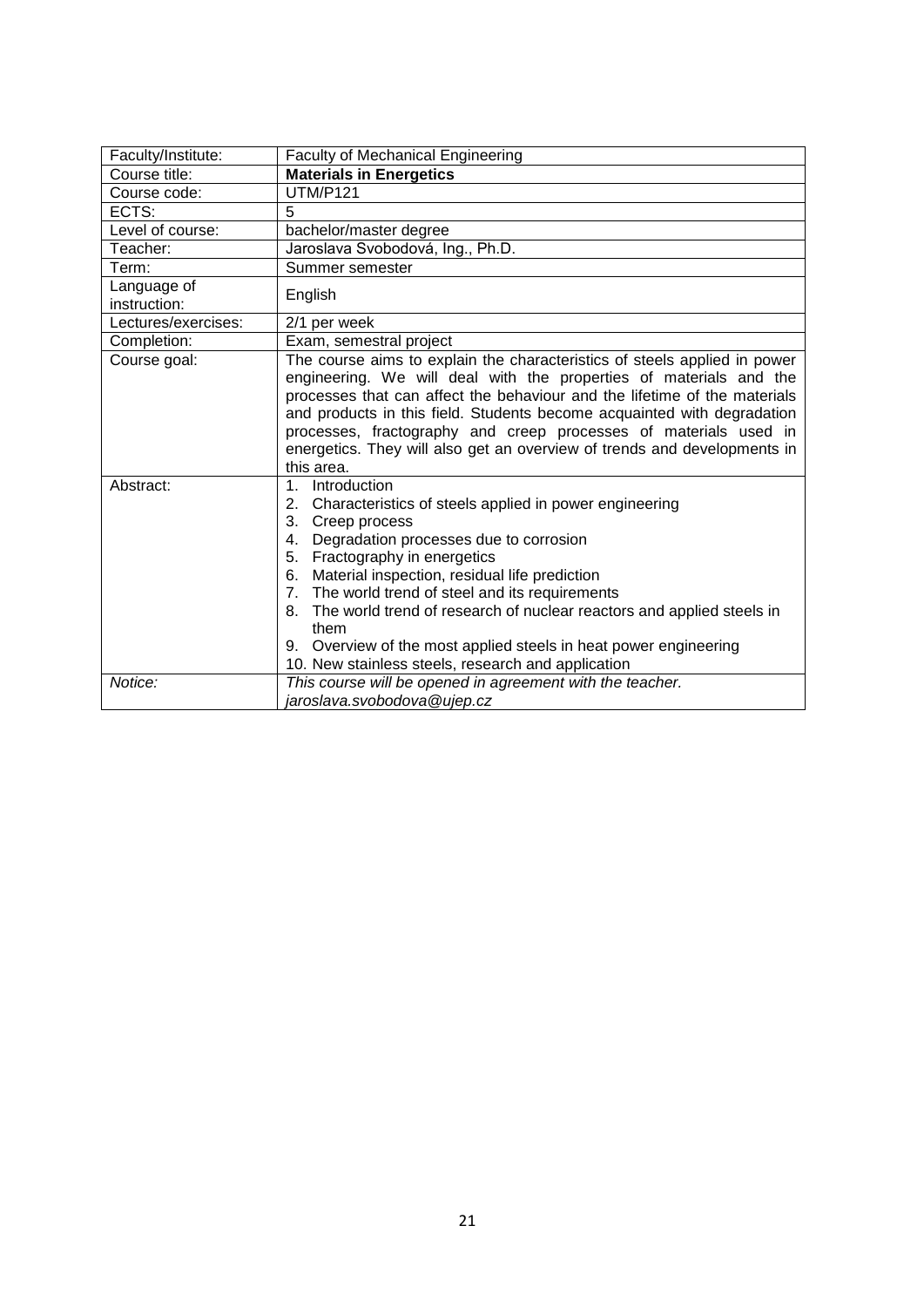<span id="page-21-0"></span>

| Faculty/Institute:  | <b>Faculty of Mechanical Engineering</b>                            |
|---------------------|---------------------------------------------------------------------|
| Course title:       | <b>Manufacturing Technology</b>                                     |
| Course code:        | <b>UTM/P090</b>                                                     |
| ECTS:               | 5                                                                   |
| Level of course:    | bachelor/master degree                                              |
| Teacher:            | Jaroslava Svobodová, Ing., Ph.D.                                    |
| Term:               | summer                                                              |
| Language of         | English                                                             |
| instruction:        |                                                                     |
| Lectures/exercises: | 2/1 per week                                                        |
| Completion:         | Exam, semestral project                                             |
| Course goal:        | The aim of the course is to obtain knowledge in the manufacturing   |
|                     | processes that deal with the production of components used in       |
|                     | engineering in the construction machinery and industrial equipment. |
| Abstract:           | 1. Introduction into Manufacturing Technology                       |
|                     | 2. Production Technology of Metals                                  |
|                     | 3. Casting Technology                                               |
|                     | 4. Forming Technology                                               |
|                     | 5. Machining Technology                                             |
|                     | 6. Heat Treatment                                                   |
|                     | 7. Semestral Project                                                |
| Notice:             | This course will be opened in agreement with the teacher.           |
|                     | jaroslava.svobodova@ujep.cz                                         |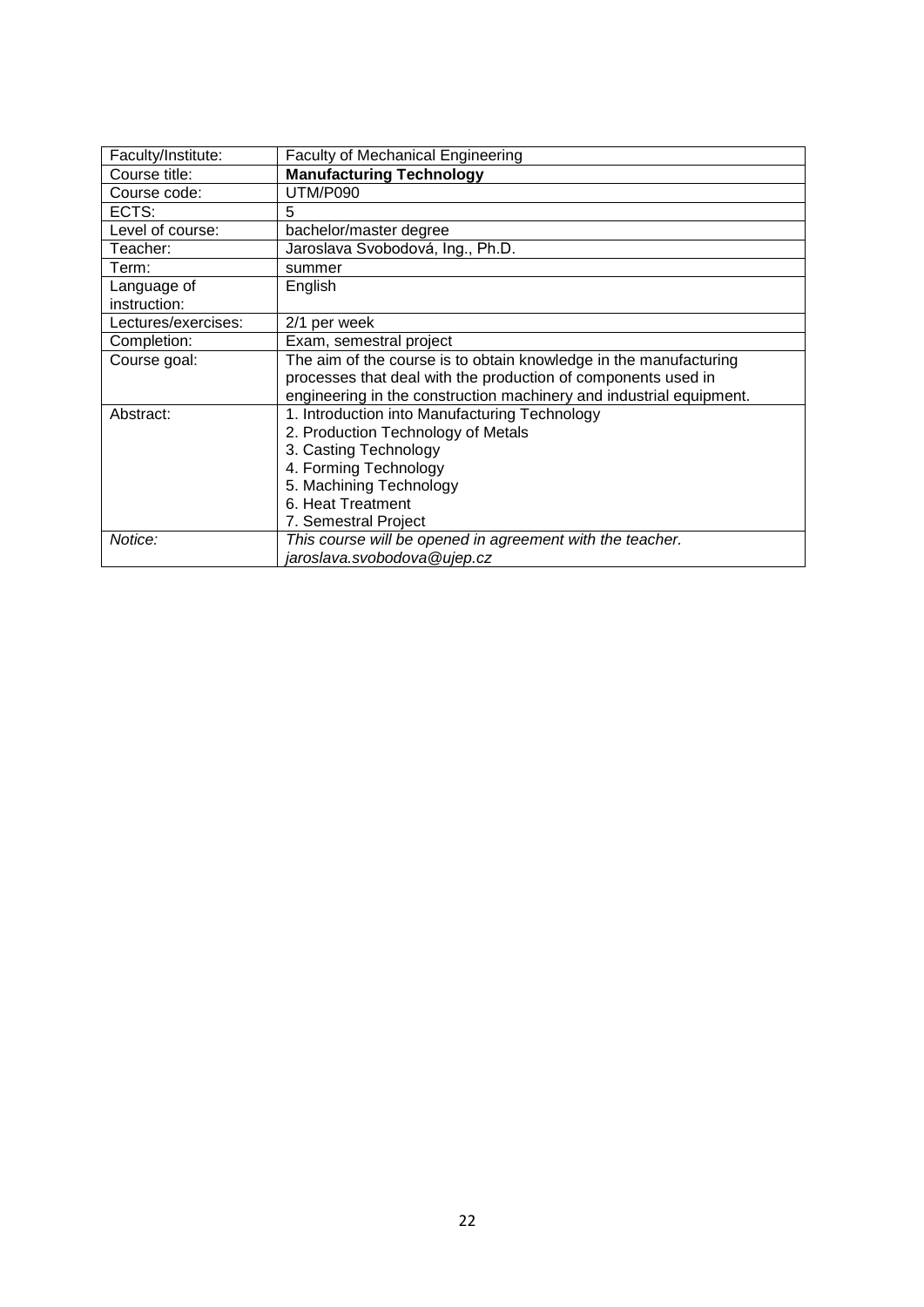<span id="page-22-0"></span>

| Faculty/Institute:          | <b>Faculty of Mechanical Engineering</b>                                                                                                                                                                                                                                                                                         |
|-----------------------------|----------------------------------------------------------------------------------------------------------------------------------------------------------------------------------------------------------------------------------------------------------------------------------------------------------------------------------|
| Course title:               | <b>Non-cutting Technologies</b>                                                                                                                                                                                                                                                                                                  |
| Course code:                | <b>UTM/P095</b>                                                                                                                                                                                                                                                                                                                  |
| ECTS:                       | 5                                                                                                                                                                                                                                                                                                                                |
| Level of course:            | bachelor/master degree                                                                                                                                                                                                                                                                                                           |
| Teacher:                    | Jaroslava Svobodová, Ing., Ph.D.                                                                                                                                                                                                                                                                                                 |
| Term:                       | summer, winter                                                                                                                                                                                                                                                                                                                   |
| Language of<br>instruction: | English                                                                                                                                                                                                                                                                                                                          |
| Lectures/exercises:         | 2/1 per week                                                                                                                                                                                                                                                                                                                     |
| Completion:                 | Exam, semestral project                                                                                                                                                                                                                                                                                                          |
| Course goal:                | The aim of the course is to explain the principle and technological<br>processes of the non-cutting technologies. We will deal with the basic<br>technologies of casting, progressive casting technology, forming, welding<br>a powder metallurgy.                                                                               |
| Abstract:                   | 1. Properties of Metals and Alloys<br>2. Partition of the Production Processes<br>3. Casting Methods<br>4. Casting Technology<br>5. Progressive Casting Technology<br>6. Forming – thermo forming and cold forming<br>7. Technological Forming Processes<br>8. Welding Technology<br>9. Welding Methods<br>10. Powder Metallurgy |
| Notice:                     | This course will be opened in agreement with the teacher.<br>jaroslava.svobodova@ujep.cz                                                                                                                                                                                                                                         |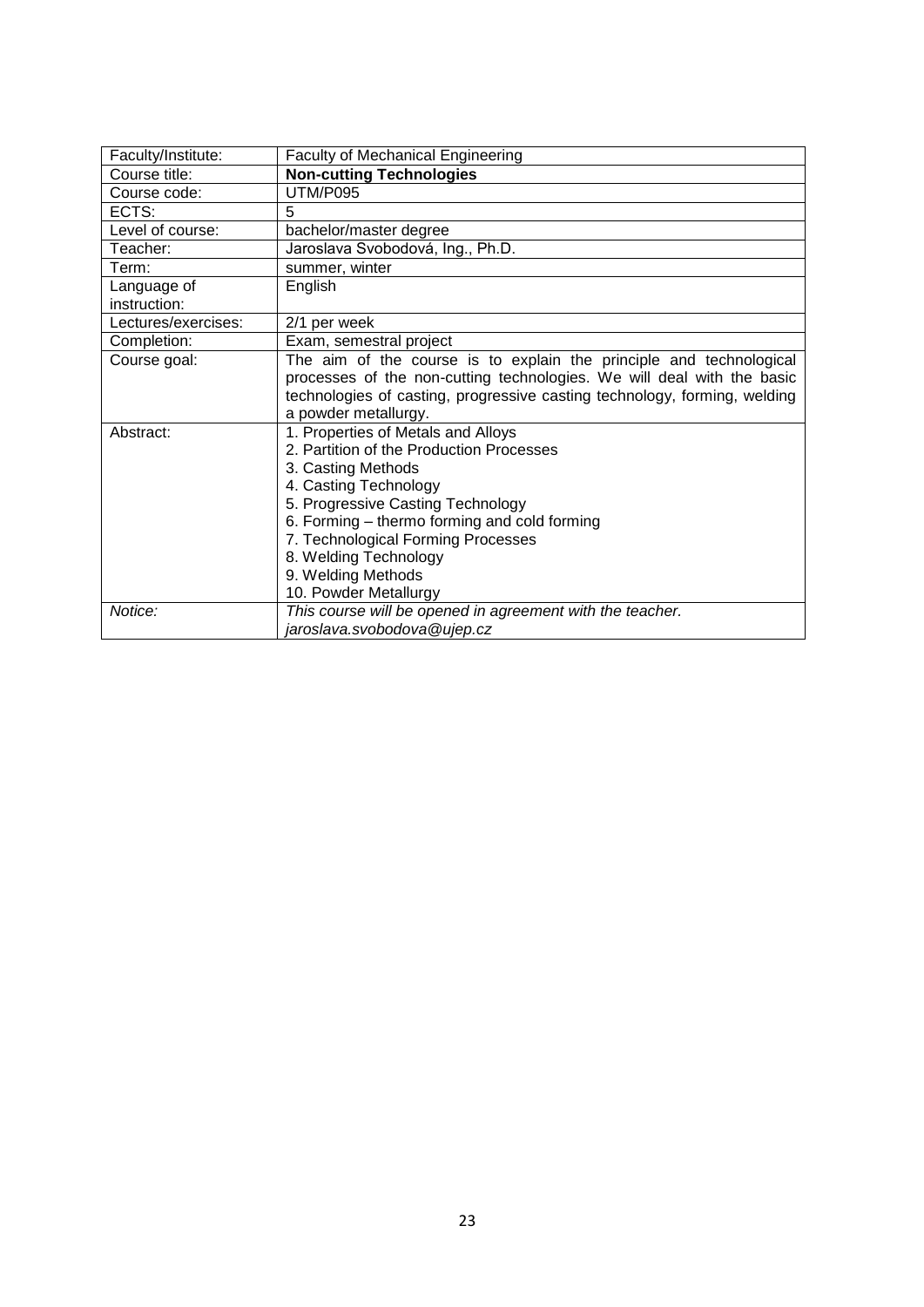<span id="page-23-0"></span>

| Faculty/Institute:       | <b>Faculty of Mechanical Engineering</b>                                                                                                                                                                                                                                                                                                                                                                                                                                                                                                                                                                                                                 |
|--------------------------|----------------------------------------------------------------------------------------------------------------------------------------------------------------------------------------------------------------------------------------------------------------------------------------------------------------------------------------------------------------------------------------------------------------------------------------------------------------------------------------------------------------------------------------------------------------------------------------------------------------------------------------------------------|
| Course title:            | <b>Physics of Metals</b>                                                                                                                                                                                                                                                                                                                                                                                                                                                                                                                                                                                                                                 |
| Course code:             | <b>UTM/P114</b>                                                                                                                                                                                                                                                                                                                                                                                                                                                                                                                                                                                                                                          |
| ECTS:                    | 5                                                                                                                                                                                                                                                                                                                                                                                                                                                                                                                                                                                                                                                        |
| Level of course:         | bachelor/master degree                                                                                                                                                                                                                                                                                                                                                                                                                                                                                                                                                                                                                                   |
| Teacher:                 | Jan Novotný, Dr., Ph.D.                                                                                                                                                                                                                                                                                                                                                                                                                                                                                                                                                                                                                                  |
| Term:                    | summer, winter                                                                                                                                                                                                                                                                                                                                                                                                                                                                                                                                                                                                                                           |
| Language of instruction: | English                                                                                                                                                                                                                                                                                                                                                                                                                                                                                                                                                                                                                                                  |
| Lectures/exercises:      | 2/2 per week                                                                                                                                                                                                                                                                                                                                                                                                                                                                                                                                                                                                                                             |
| Completion:              | exam                                                                                                                                                                                                                                                                                                                                                                                                                                                                                                                                                                                                                                                     |
| Course goal:             | Good knowledge of physics of metals as the basic prerequisite for<br>understanding and design of technical materials. Subjects presents<br>a definitive account of a major field of modern physics and will be of<br>value to both experimental and theoretical solid state physicists and<br>metallurgists seeking a clear explanation of the physical<br>phenomena occurring in metals                                                                                                                                                                                                                                                                 |
| Abstract:                | Internal structure of metals and alloys<br>1. Fundamentals of crystallography<br>2. Dislocations and between dislocations and plastic deformation<br>during forming<br>3. Ways of strengthening metals.<br>4. Precipitation hardened alloy<br>5. Solidification of metals and their alloys<br>6. Grain boundaries: definition and description. Properties of grain<br>boundaries.<br>7. Diffusion<br>8. Chemical treatment of metal surfaces and diffusion processes in<br>metal heat treatment<br>9. Ways and nature of the surface wear of materials.<br>10. Violation of the fracture, the mechanism of fracture, fracture<br>types and their origin. |
| Notice:                  | This course will be opened in agreement with the teacher.<br>jan.novotny@ujep.cz                                                                                                                                                                                                                                                                                                                                                                                                                                                                                                                                                                         |